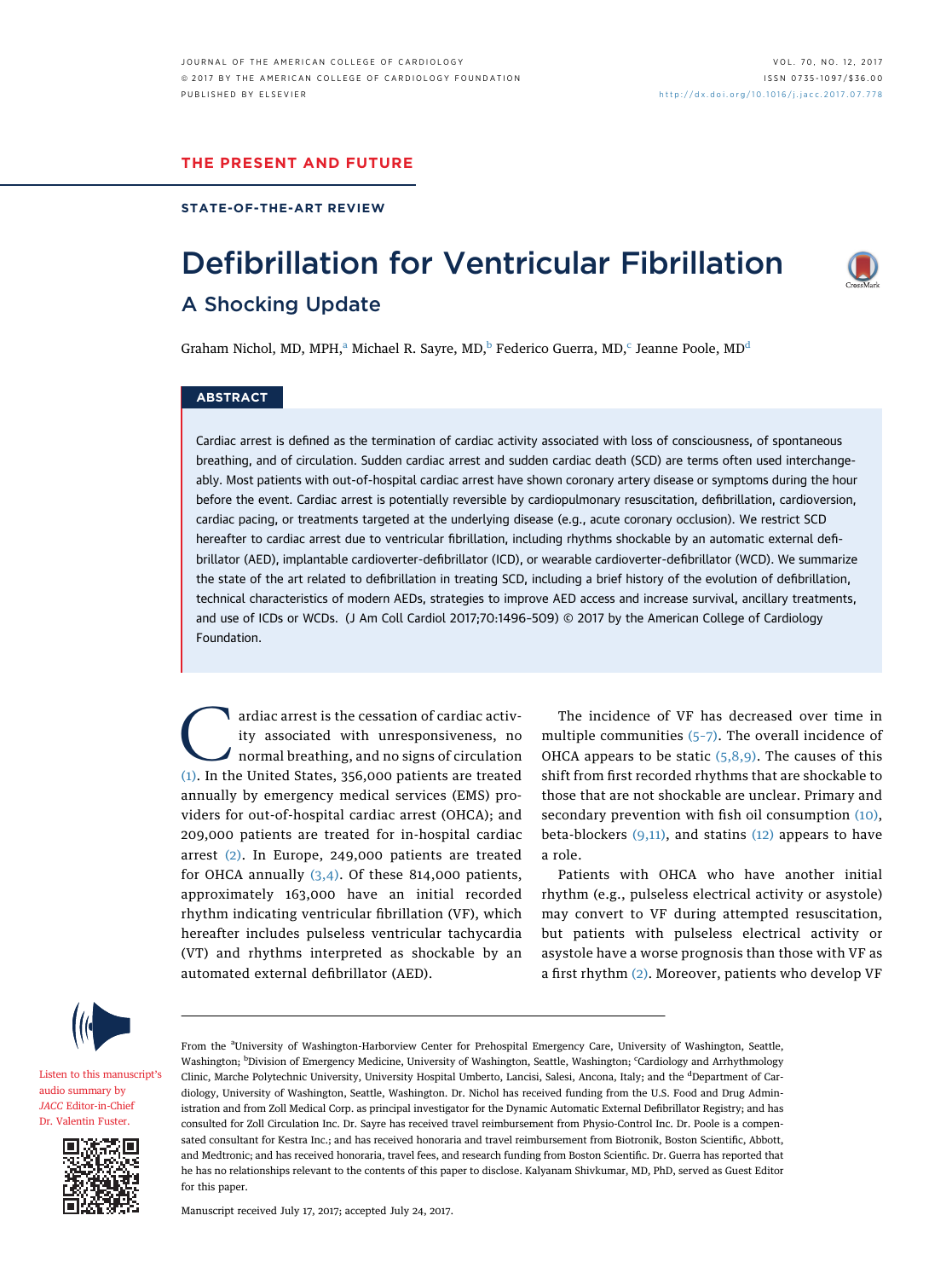during attempted resuscitation have a worse prognosis than those with VF as a first rhythm [\(13\).](#page-10-0)

The terms sudden cardiac arrest and sudden cardiac death (SCD) are often used interchangeably. Conventionally, cardiac arrest is described as "sudden," but most patients with OHCA had known coronary artery disease or symptoms during the hour before the event  $(14)$ . If corrective measures are not taken rapidly, the arrest is fatal. Cardiac arrest is potentially reversible by cardiopulmonary resuscitation (CPR), defibrillation, cardioversion, pacing, or treatment of the underlying disease (e.g., acute coronary occlusion). Ordinarily this excludes those with traumatic injury. We restrict SCD hereafter to cardiac arrest due to VF, including rhythms shockable by an AED, implantable cardioverter-defibrillator (ICD), or a wearable cardioverter-defibrillator (WCD).

We sought to summarize the state of the art related to treatment of patients with SCD including use of AEDs; strategies to improve access to AEDs; ancillary treatments that augment the response to defibrillation; and use of ICDs or WCDs. Emphasis is placed on treatments demonstrated to significantly improve survival in adequately powered randomized trials.

## DISPARITIES IN OUTCOMES AFTER CARDIAC ARREST

There are significant variations among layperson readiness to respond to OHCA [\(15\),](#page-10-0) how patients with OHCA are cared for, and whether patients survive [\(16\).](#page-10-0) Assessments of the association between patient race or socioeconomic status and outcome after OHCA are difficult because self-reported race is typically missing in a large proportion of cases included in cardiac arrest registries  $(17)$ , and because race and socioeconomic status are collinear in health data sets [\(18\)](#page-10-0). In a pooled analysis of 15 observational studies that included 22,826 patients, black patients were significantly less likely to have a witnessed arrest or shockable rhythm, receive bystander CPR, or survive to discharge, than white patients  $(19)$ . Among nonelderly adult patients treated for in-hospital or out-of-hospital cardiac arrest at 2 hospitals in Pittsburgh, Pennsylvania ( $n = 155$ ), after adjustment for patient and treatment characteristics not including patient race, unemployment before arrest was independently associated with a worse neurological outcome [\(20\)](#page-10-0). Among patients treated for OHCA in Seattle or King County, Washington ( $n = 1,390$ ), after adjustment for patient and treatment characteristics including patient sex, race, and occupation before arrest, education was not independently associated with survival to discharge [\(21\)](#page-10-0). Among a large cohort of patients with OHCA treated in multiple communities in the United States  $(n = 22,816)$ , bystander treatments and survival after OHCA were significantly lower in neighborhoods with a higher percentage of black residents than in those with a lower percentage [\(22\).](#page-10-0) Despite these disparities in the process and outcome of care after OHCA, survival in multiple communities is improving over time [\(23,24\).](#page-10-0)

#### IMPROVEMENTS IN DEFIBRILLATION

Defibrillation was first demonstrated in 1899 [\(25\)](#page-10-0). Application of defibrillation to convert VF into a perfusing rhythm occurred concurrently in multiple locations [\(26,27\).](#page-10-0) The first successful use of an alternating-current internal defibrillator in a human was reported in 1947 [\(28\)](#page-10-0). The first successful use of an alternating-current external defibrillator on a human was reported in 1956 [\(29\)](#page-10-0). These defibrillators used energy from a landline (i.e., elec-

tricity from a wall socket). The first use of a portal direct-current external defibrillator (estimated weight: 3.2 kg) was reported in 1967 [\(30\)](#page-10-0). The first portable defibrillator in the United States was commercially available in 1968 (estimated weight: 15.4 kg; LifePak 33, Physio-Control, Inc., Redmond, Washington).

Innovations to defibrillation of patients with VF since the 1960s are summarized in [Table 1](#page-2-0). These innovations continue to occur over time, especially those related to ease-of-use and portability. Improvements in the ability to store and deliver energy, as well as lower-energy waveforms used to do so that were initially developed for ICDs, have enabled marked reductions in the size and weight of AEDs [\(31\).](#page-10-0) The smallest commercially available external defibrillator weighs 0.49 kg and can fit into a large pocket (available in Europe but not in the United States) [\(32\)](#page-10-0). The characteristics of AEDs currently available for use in the United States are summarized in **[Table 1](#page-2-0).** There is a large heterogeneity in their performance characteristics. There are no published trials that demonstrate a significant difference in survival when AEDs with different characteristics are used.

#### GENERAL AED CHARACTERISTICS

Automatic refers to the ability of these devices to independently analyze the patient's rhythm after the device is correctly applied to the patient's chest and turned on. To do so, most contemporary AEDs

#### ABBREVIATIONS AND ACRONYMS

| <b>AED</b> = automated external<br>defibrillator       |
|--------------------------------------------------------|
| $CPR = cardinal$<br>resuscitation                      |
| <b>ECG</b> = electrocardiography                       |
| <b>EMS</b> = emergency medical<br>services             |
| <b>ICD</b> = implantable<br>cardioverter-defibrillator |
| $LVEF = left$ ventricular<br>ejection fraction         |
| <b>OHCA</b> = out-of-hospital<br>cardiac arrest        |
| <b>PSAP</b> = public safety<br>answering point         |
| <b>SCD</b> = sudden cardiac death                      |
| $VF = ventricular$ fibrillation                        |
| $VT = ventricular tachycardia$                         |
| <b>WCD</b> = wearable cardioverter-<br>defibrillator   |
| ec-                                                    |
| ble                                                    |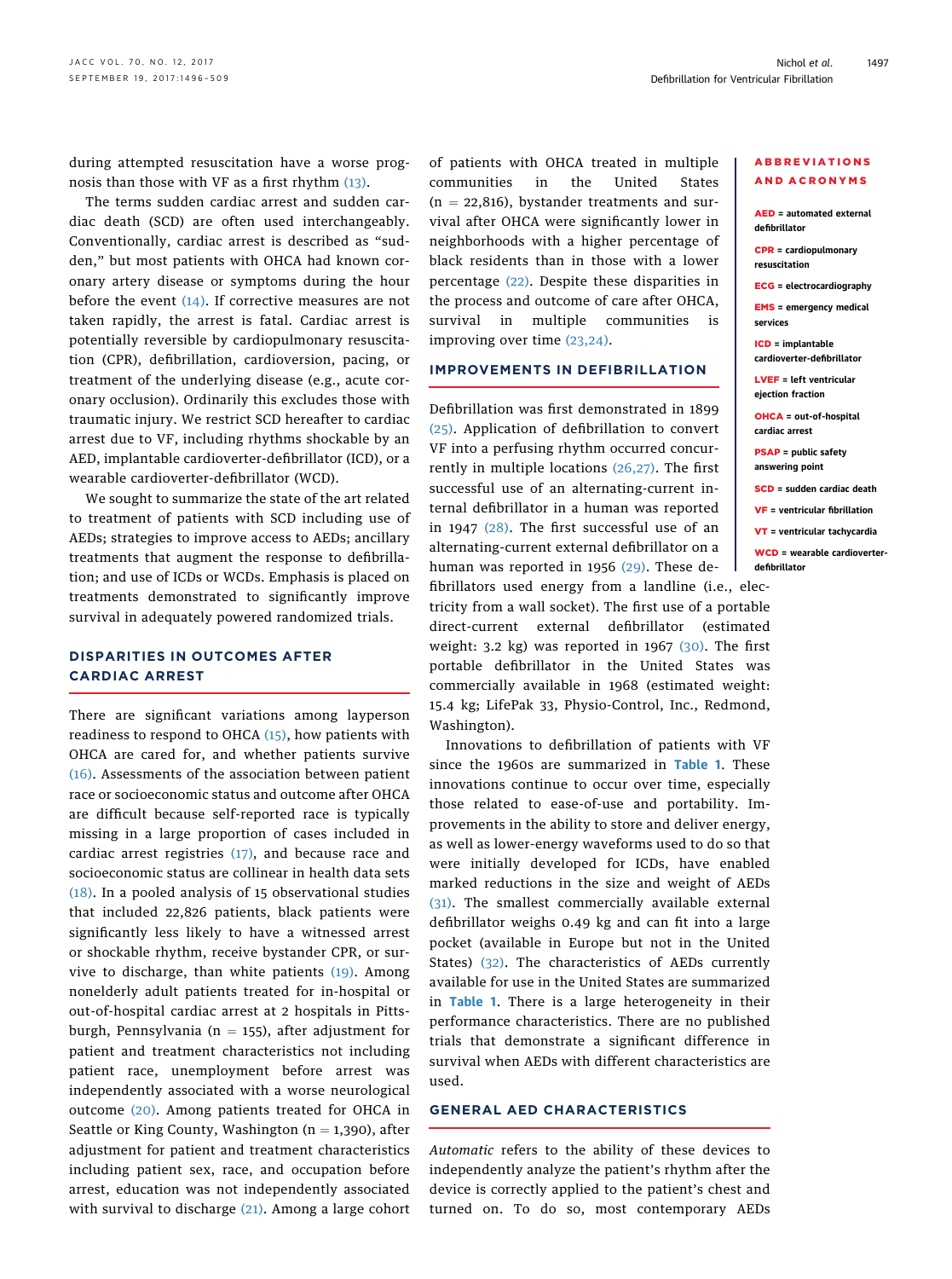<span id="page-2-0"></span>

| <b>TABLE 1 Characteristics of AEDs Approved for Use in the United States</b> |                                  |                                                                                      |                            |                        |                                |                                |                                                               |                                                               |                   |                                           |                                                 |
|------------------------------------------------------------------------------|----------------------------------|--------------------------------------------------------------------------------------|----------------------------|------------------------|--------------------------------|--------------------------------|---------------------------------------------------------------|---------------------------------------------------------------|-------------------|-------------------------------------------|-------------------------------------------------|
| Manufacturer,<br>Location                                                    | Cardiac Science.<br>Waukesha, WI |                                                                                      | Defibtech.<br>Guilford, CT |                        | Phillips,<br>Bothell, WA       |                                | Physio-Control Inc.,<br>Redmond, WA                           |                                                               |                   |                                           | Zoll<br><b>Medical Inc</b><br>Chelmsford.<br>MA |
| <b>Device</b>                                                                | Cardiac<br><b>Science G3</b>     | Cardiac<br><b>Science G5</b>                                                         | Lifeline<br><b>VIEW</b>    | Lifeline<br><b>AED</b> | <b>Philips</b><br><b>FRx</b>   | <b>Philips</b><br>Onsite       | Physio-<br><b>Control</b><br><b>LIFEPAK</b><br><b>CR Plus</b> | Physio-<br><b>Control</b><br><b>LIFEPAK</b><br><b>Express</b> | Heartsine<br>350P | <b>Heartsine</b><br>450P                  | <b>Zoll AED</b><br>Plus                         |
| Photo                                                                        |                                  | B                                                                                    | 摩                          |                        |                                |                                |                                                               |                                                               |                   |                                           |                                                 |
| Text prompts                                                                 | No                               | Yes                                                                                  | Yes                        | Yes                    | No                             | No                             | Yes                                                           | Yes                                                           | No                | No                                        | Yes                                             |
| Voice prompts<br>during event                                                | Yes, keep pace<br>with user      | Yes                                                                                  | Yes                        | Yes                    | Yes, keep<br>pace<br>with user | Yes, keep<br>pace<br>with user | Yes                                                           | Yes                                                           | Yes               | Yes                                       | Yes                                             |
| Feedback during<br>event                                                     | <b>No</b>                        | Metronome or<br>optional<br>rate,<br>depth,<br>and recoil<br>available<br>separately | <b>No</b>                  | <b>No</b>              | <b>No</b>                      | <b>No</b>                      | <b>No</b>                                                     | <b>No</b>                                                     | <b>No</b>         | Rate only,<br>and lack of<br>compressions | Integrated<br>rate<br>and<br>depth              |
| Post-event<br>debriefing<br>software                                         | No                               | Yes                                                                                  | Yes                        | Yes                    | Yes                            | Yes                            | Yes                                                           | Yes                                                           | Yes               | Yes                                       | Yes                                             |
| Infant/child cable<br>and pads<br>available                                  | Yes                              | Yes                                                                                  | Yes                        | Yes                    | Yes                            | Yes                            | Yes                                                           | Yes                                                           | Yes               | Yes                                       | Yes                                             |
| Infant/child<br>adapter key                                                  | No                               | No                                                                                   | No                         | No                     | No                             | No                             | No                                                            | No                                                            | No                | No                                        | No                                              |
| Estimated pad life                                                           | 2 yrs                            | 2 yrs                                                                                | 2 yrs                      | 2 yrs                  | 2 yrs                          | 2 yrs                          | 2 yrs                                                         | 2 yrs                                                         | 4 yrs             | 4 yrs                                     | 5 yrs                                           |
| <b>Estimated battery</b><br>life                                             | 4 yrs                            | 4 yrs                                                                                | 4 yrs                      | 4 yrs                  | 4 yrs                          | 4 yrs                          | 2 yrs                                                         | 2 yrs                                                         | 4 yrs             | 4 yrs                                     | 5 yrs                                           |
| Battery self-test<br>interval*                                               | Daily                            | Daily                                                                                | Daily                      | Daily                  | Daily                          | Daily                          | Weekly                                                        | Weekly                                                        | Weekly            | Weekly                                    | Monthly                                         |
| Escalating energy                                                            | Yes                              | Yes                                                                                  | No                         | No                     | <b>No</b>                      | No                             | Yes                                                           | Yes                                                           | Yes               | Yes                                       | Yes                                             |
| Estimated time to<br>charge                                                  | 10 <sub>s</sub>                  | 10 <sub>s</sub>                                                                      | 4 <sub>5</sub>             | 4 <sub>5</sub>         | 8 <sub>5</sub>                 | 8 s                            | 9 s                                                           | 9 <sub>5</sub>                                                | 8 <sub>5</sub>    | 8 <sub>5</sub>                            | 10 <sub>s</sub>                                 |
| Weight, lbs                                                                  | 6.6                              | 5.7                                                                                  | 3                          | 4.2                    | 3.5                            | 3.3                            | 4.5                                                           | 4.5                                                           | 2.4               | 2.4                                       | 6.7                                             |
| Size, cubic inches                                                           | 434                              | 361                                                                                  | 160                        | 271                    | 152                            | 172                            | 217                                                           | 217                                                           | 114               | 114                                       | 574                                             |
| Warranty                                                                     | 7 yrs                            | 8 yrs                                                                                | 8 yrs                      | 8 yrs                  | 8 yrs                          | 8 yrs                          | 8 yrs                                                         | 8 yrs                                                         | 8 yrs             | 8 yrs                                     | 7 yrs                                           |
| Flight-certified                                                             | In process                       | In process                                                                           | Yes                        | <b>No</b>              | Yes                            | Yes                            | <b>No</b>                                                     | <b>No</b>                                                     | Yes               | Yes                                       | Yes                                             |

All devices cleared for use in United States use biphasic waveform. Note that no device or feature shown in the table has been demonstrated to significantly improve survival or neurological function compared to another device or feature. Available features may change over time. For updated information, consult each manufacturer's website. \*Not all devices perform a self-test of full capacitor discharge. Some only provide partial capacitor discharge.

 $AED =$  automated external defibrillator.

provide spoken prompts to the user; some also provide visual prompts on a display.

External refers to the application of electrode pads to the bare chest of a patient in presumed cardiac arrest, in contrast to ICDs, which have electrodes surgically implanted inside the body of a patient before the onset of arrest.

Defibrillation refers to passing an electrical current across myocardium to depolarize the muscle, in order to convert a dysrhythmia back into normal sinus rhythm. The battery contained in an AED is capable of storing a large amount of energy; however, it is stored at energy levels that are too low to defibrillate. The capacitor stores energy at a high enough level to be able to deliver sufficient current for defibrillation. The capacitor consists of a pair of conductors (i.e., metal plates) that are separated by an insulator. Conductors gain and lose electrons easily, which allows current to flow. Insulators are intended to not lose electrons and so allow little current to flow.

Switching circuitry releases the energy stored in the batter to the capacitor and then applies it to the patient's chest in the appropriate time sequence to create a specific waveform. When a user opens or turns on an AED, its prompts guide the user to connect the electrodes to the patient. Then users are guided to avoid touching the patient so as to reduce false interpretation of rhythm by the AED. The device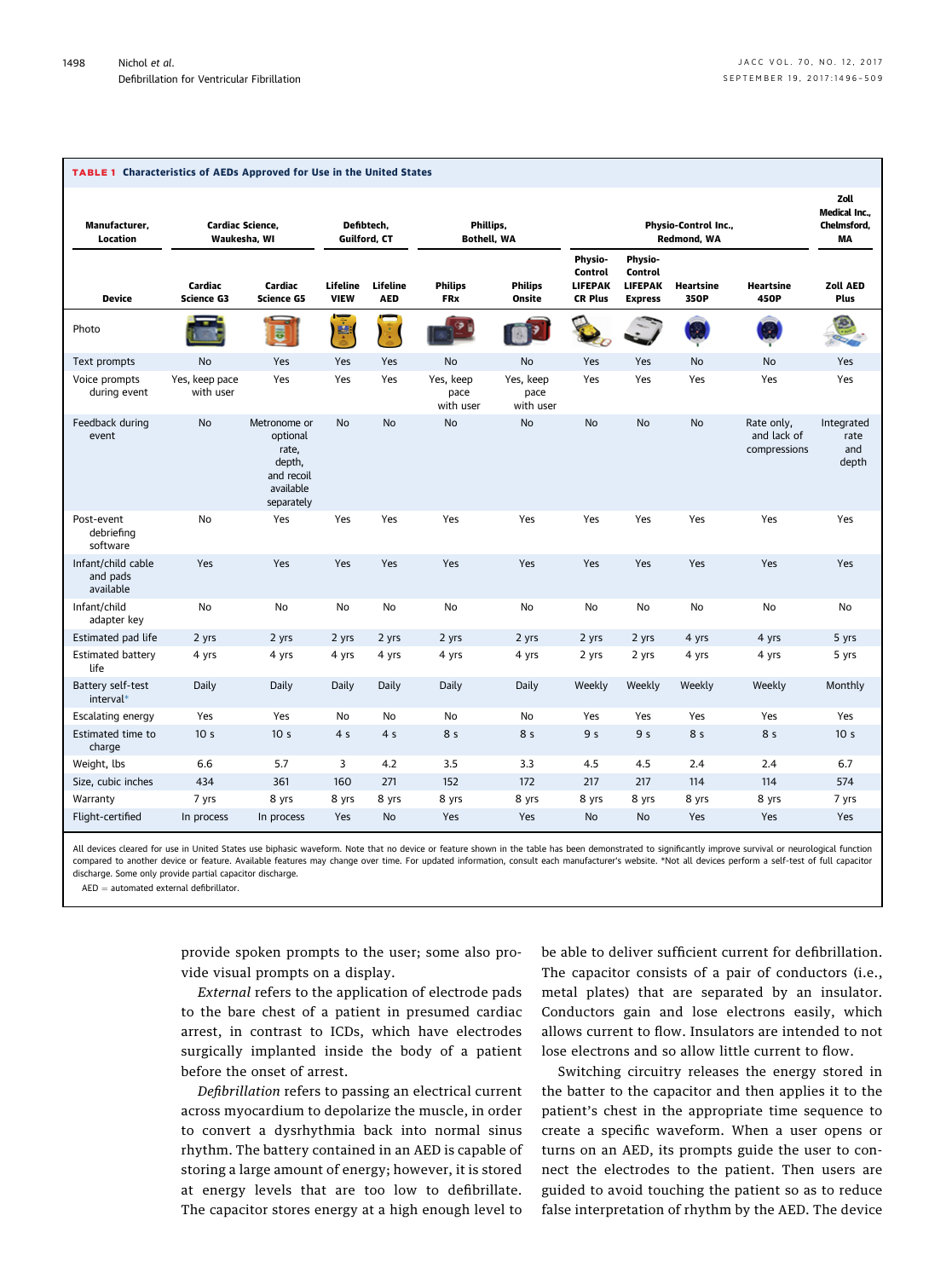evaluates the electrical output from the heart through the electrodes, then a software algorithm native to the AED determines if the patient is in a shockable rhythm. If the device determines that a shock is required, its battery charges its internal capacitor in order to be able to deliver shock through the chest. Once the AED is charged, prompts instruct the user to check that no one is touching the patient. Most available AEDs require a user to initiate shock delivery to reduce the possibility of injury to someone who is inadvertently touching the patient at the time of shock. After a shock is delivered, most available AEDs prompt the user to restart CPR.

The amount of energy delivered by a defibrillator is expressed in joules (J). This energy is a function of voltage, current, and time. Current is what actually defibrillates the heart and is expressed in ohms. This is the voltage-to-impedance ratio. The latter is the resistance to electrical flow, which can arise in the electrical circuit or in the patient due to the quality of contact between the pads and the skin, as well as diaphoresis, temperature, or body mass. Although AEDs are commonly described in terms of the energy they deliver, they differ widely in their peak and average currents, as well as in the duration of their waveforms [\(33\)](#page-10-0).

The exponential decay of the voltage of a capacitor during its discharge determines the basic waveform for defibrillation. Waveforms differ according to the steepness of this decay (i.e., different capacitances), the duration (fixed-duration waveforms), or tilt (fixed-tilt waveforms). During defibrillation, electric current flows from the cathode (negative electrode) to the anode (positive electrode). With a monophasic waveform, the current passes from the cathode to the anode once. With a biphasic waveform, the current passes from one electrode to another and then back after polarity reversal.

Each shock moves in an opposite polarity between the pads. In small randomized trials in pigs [\(34,35\),](#page-10-0) humans with atrial fibrillation, or survivors of VF [\(36\),](#page-10-0) there were no significant differences in defibrillation threshold according to electrode polarity. In a moderately sized randomized trial in humans with out-of-hospital VF, there were no significant differences among the type of rhythm observed after defibrillation, the proportion of patients who had spontaneous circulation restored, or survival to discharge among patients who had the apex electrode positively charged  $(n = 114)$  compared to those who had the apex electrode negatively charged  $(n = 91)$ .

The first commercially available AEDs used a monophasic waveform, which gave a high-energy shock of up to 360 J. This energy level required large capacitors and inductors, was sometimes associated with cardiac injury after shock, and in some, cases second- and third-degree burns around the shock pad sites. Biphasic waveforms were initially developed for use in implantable defibrillators. These were adapted for use in AEDs because they require smaller batteries, capacitors, and insulators, as they usually successful defibrillate VF at lower energy levels than monophasic waveforms. Contemporary AEDs use biphasic waveforms that give 2 sequential lower-energy shocks totaling 120 to 200 J. There is no American Association for Medical Instrumentation standard for biphasic waveforms. Therefore, each manufacturer has developed its own waveform, protected its design with patents, and promoted its characteristics in the marketplace.

#### DEFIBRILLATION WAVEFORM

All automated external or internal defibrillators approved for clinical use in the United States by the Food and Drug Administration (FDA) or that have the European Conformité Européenne (CE) mark, use biphasic waveforms. These waveforms differ in shape, peak current at their programmed energy setting, and whether and how their energy output is adjusted in response to patient impedance. In patients with atrial tachyarrhythmias, biphasic waveforms have greater shock efficacy and less post-shock injury than monophasic waveforms (37–[39\).](#page-10-0) In patients with VF, a truncated  $(40, 41)$  or rectilinear biphasic waveform [\(42,43\)](#page-10-0) has greater shock efficacy than monophasic waveforms. Although some external defibrillators previously used monophasic waveforms, these have fallen into disuse because of the greater energy output (and hence size of the battery, capacitor, and insulator) required to successfully convert VF. There is no published trial that demonstrates that one biphasic waveform achieves significantly greater survival versus another in patients with OHCA [\(44\).](#page-10-0)

In a moderately sized case series of patients with out-of-hospital VF in France, a pulsed biphasic waveform at 130 J was associated with a similar shock efficacy as that reported historically in similar patients treated with an AED with a biphasic truncated exponential waveform at 150 or 200 J [\(45\)](#page-10-0). This AED uses waveforms of short duration (14 ms) in recognition of the fact that long-duration waveforms can activate cells that have recovered their excitability and thereby reinduce VF  $(46)$ . This AED is commercially available only outside of the United States. Other waveforms that use more than 2 electrodes or waveform phases are under investigation and may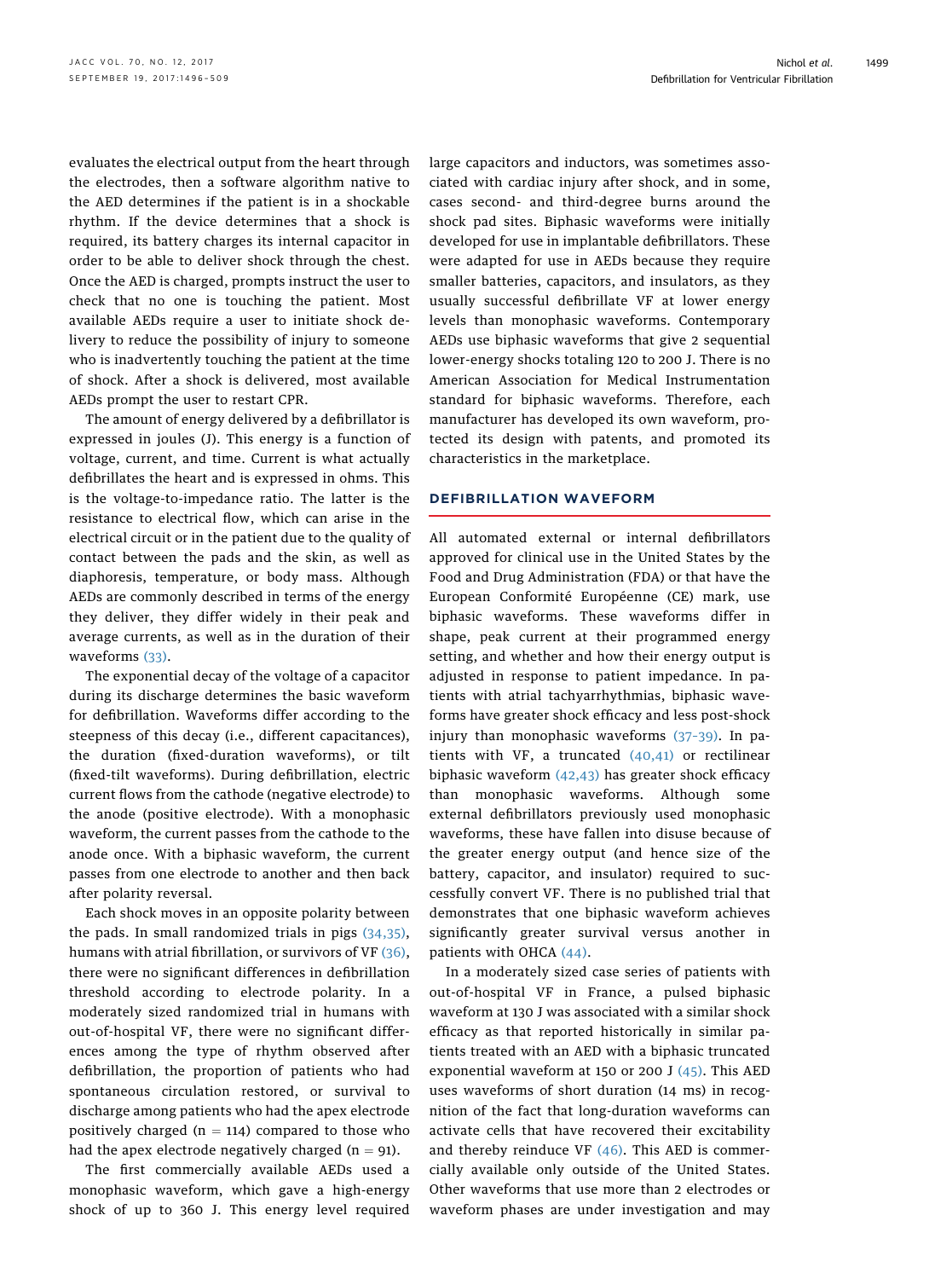offer some size, weight, or clinical advantage (47–[49\).](#page-10-0) To date, these have not been approved for clinical use in the United States.

#### FIXED VERSUS ESCALATING ENERGY

Different external defibrillators are programmed by their manufacturers to provide different energy doses for the first shock. Some are programmed to then provide the same energy dose; others are programmed to provide an escalating energy dose. Observational studies in humans with SCD suggest that an external biphasic shock of 200 J or less terminates VF in 85% to 98% of cases [\(50\).](#page-11-0) In one trial that evaluated different AEDs made by the same manufacturer, sequential shocks with escalating energy increased termination of VF versus sequential shocks with fixed energy  $(51)$ . In another trial that evaluated external defibrillators made by the same manufacturer, sequential shocks with escalating energy decreased termination of VF versus sequential shocks with fixed energy [\(52\)](#page-11-0). There is no published trial that demonstrates that one initial or subsequent energy dose achieves greater survival versus another in patients with OHCA. Nor is there published evidence of significant differences in adverse events between initial or subsequent energy doses.

#### IMPEDANCE COMPENSATION

Commercially available AEDs differ in how they compensate for differences in chest wall impedance. In an animal model of VF, compensation by maintaining current with fixed shock duration was associated with greater conversion out of VF than compensation by prolonging shock duration [\(53\)](#page-11-0). In similar animal models, current was associated with greater shock success than was energy [\(54,55\)](#page-11-0). In a bench study of AEDs from multiple manufacturers, mean current was greater than expected at low impedance and less than expected at high impedance [\(56\)](#page-11-0). Although use of current rather than energy to guide defibrillation is promising, there is no published evidence of significant differences in shock efficacy or adverse events with one method of impedance compensation versus another.

## DEFIBRILLATION GUIDED BY WAVEFORM ANALYSIS

The characteristics of VF change over time. Coarse VF is observed earlier after the onset of arrest, then fine VF is observed later. The former is easier to convert to a perfusing rhythm than the latter. The presence or absence of some of these characteristics may predict conversion out of VF after a subsequent defibrillation shock [\(57,58\)](#page-11-0). Defibrillation guided by waveform analysis consists of incorporating software into a defibrillator that assesses the characteristics of VF then prompts the user to defibrillate at a time likely to be associated with successful conversion out of VF. Although manual CPR is traditionally paused during rhythm analysis, longer pauses are associated with lower survival [\(59,60\).](#page-11-0) Some available AEDs filter out compression artifacts on the electrocardiographic (ECG) monitor so that the heart rhythm can be analyzed manually (by an EMS provider) or automatically (by an AED), without interruption of CPR. To date, defibrillation guided by automated waveform analysis has not significantly increased the likelihood of survival after OHCA versus standard care [\(61\).](#page-11-0)

## CHALLENGE OF TIME TO DEFIBRILLATION

The likelihood that a patient with OHCA will have a first rhythm that is shockable is highly correlated with the time of first rhythm analysis [\(62\).](#page-11-0) Survival to discharge is strongly associated with whether the first rhythm is shockable [\(63,64\)](#page-11-0). Thus, considerable efforts have been invested in reducing the time to defibrillation by increasing use of AEDs before the arrival of EMS providers on scene ([Central](#page-5-0) [Illustration](#page-5-0)).

## LAY RESCUER PROGRAMS TO REDUCE TIME TO DEFIBRILLATION IN PUBLIC

Simple AEDs used by trained personnel at locations in which large numbers of people congregate reduce the time to defibrillation and improve survival [\(65\).](#page-11-0) In a large community-based trial, patients with OHCA in locations where laypersons were trained and equipped to retrieve a stationary AED and use it before the arrival of EMS providers on scene had significantly greater survival to discharge versus those where laypersons were trained to perform CPR alone [\(66\)](#page-11-0). Lay responder defibrillation is good value for the money  $(67)$ . Since then, >2.5 million AEDs have been sold in the United States for use by laypersons before the arrival of EMS providers on scene [\(68\).](#page-11-0) Despite this, a minority of patients with OHCA have had an AED applied by a layperson [\(2\).](#page-10-0)

Most American states have passed laws or regulations that govern lay rescuer AED programs [\(69\).](#page-11-0) Evidence-based guidelines recommend that implementation of a lay rescuer AED program includes an emergency response plan, training of potential bystanders, and periodic device maintenance. In Europe,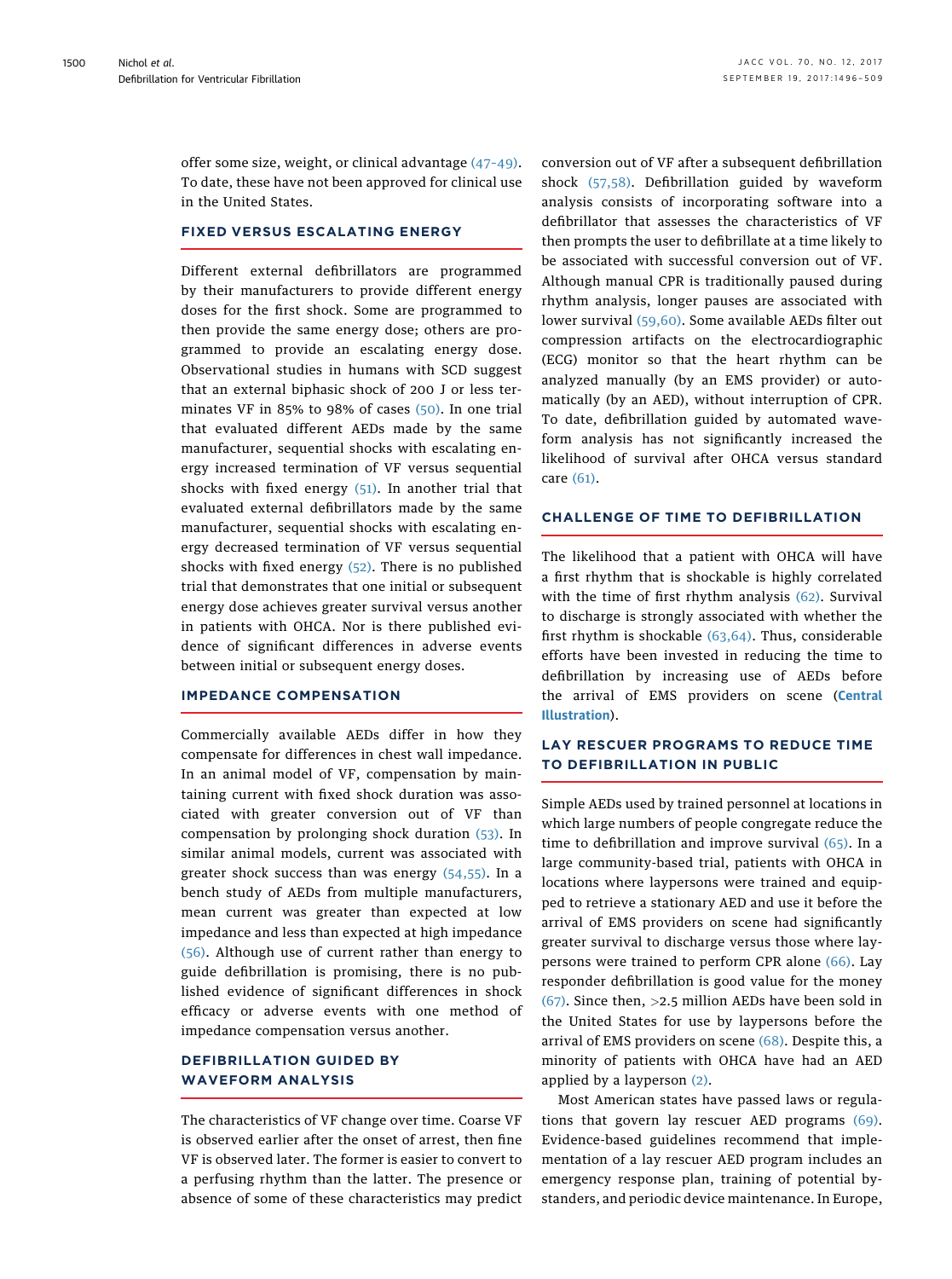<span id="page-5-0"></span>

rapidly query an AED location registry, then notify potential lay responders of the locations of both the patient and the nearby AED by communication with their smartphones. Or a drone equipped with an AED can be sent directly to the scene. AED = automated external defibrillator; GPS = global positioning system;  $OHCA = out-of-hospital$  cardiac arrest.

lay rescuer use of AEDs is permitted in some (e.g., Belgium, England, France) but not all countries.

In the Progetto Vita program in Piacenza, Italy, a cadre of dedicated laypersons implemented a community-based AED program. Citizen volunteer responders are encouraged to respond to patients they encounter with suspected OHCA before the arrival of EMS providers on scene. The lay response involves retrieval of an AED from a public location and application of it to the victim before the arrival of EMS, without intervening CPR. This program is entirely supported by community donations and maintained by a high degree of engagement by volunteers and resuscitated patients. Of 95 patients treated by Progetto Vita alone, 68% had a shockable rhythm, and 41% survived to discharge  $(70)$ . Of 3,271 patients treated by EMS providers alone, 12% had a shockable rhythm and 6% survived to discharge. This suggests that lay rescuer AED programs can be maintained with community engagement. Although some have criticized this emphasis of use of an AED over use of CPR [\(71\),](#page-11-0) the concept of laypersons applying an AED to someone with witnessed OHCA is consistent with evidence-based recommendations that EMS providers apply a defibrillator as soon as feasible to an individual with witnessed OHCA [\(72\).](#page-11-0)

## HOME DEFIBRILLATION TO REDUCE TIME TO DEFIBRILLATION

A challenge to application of early defibrillation is that the majority of arrests do not occur in public locations. In patients known to be at high risk of VF (e.g., reduced left ventricular ejection fraction [LVEF] or demonstrated propensity to VF) the prophylactic use of an ICD is effective [\(73,74\)](#page-11-0) and good value for the money  $(75)$ , but lack of understanding of the risk and benefit of ICDs and cost constraints limit their use to a small proportion of the population at large [\(76\)](#page-11-0).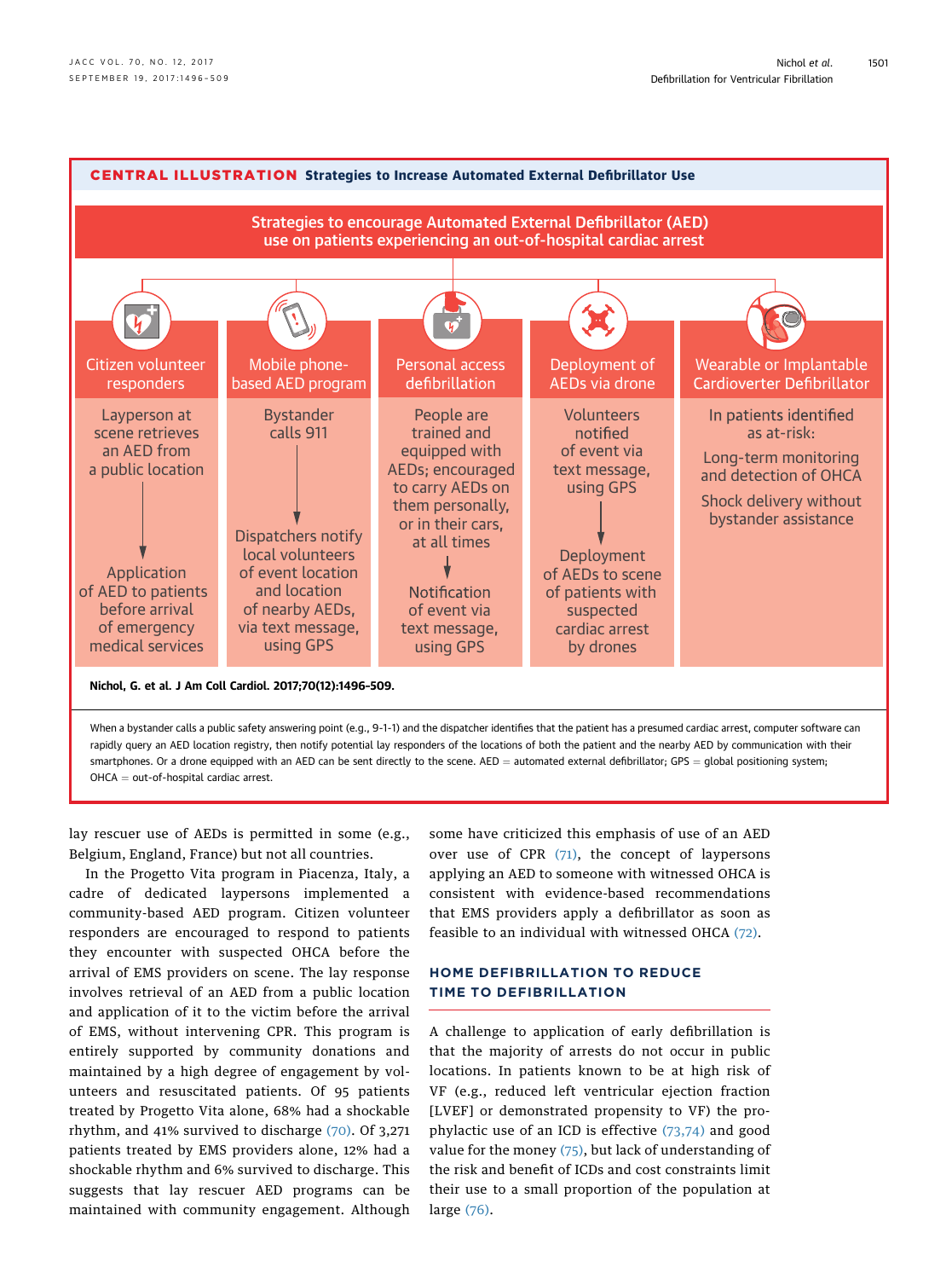Home defibrillation was proposed to address OHCA that occurs in private residences: training and equipping family members of those at low but increased risk of cardiac arrest (e.g., those with LVEF of 35%, those who have experienced previous anterior myocardial infarction, or those who are not candidates for an ICD) [\(77\).](#page-11-0) In a large trial, home defibrillation did not significantly improve survival to discharge versus usual care. Of 450 deaths observed in this trial, 38% were caused by tachyarrhythmia. Of these, only 36% were witnessed at home. Only 8% of patients with a tachyarrhythmia had a witnessed arrest at home and underwent resuscitation. Possible reasons for the lack of difference in survival include rates of mortality lower than expected and SCD. However, 29% of those who had an AED applied for VF survived to discharge (compared with 20% after VF treated by EMS) [\(78\).](#page-11-0) We attribute the lack of significant benefit of home defibrillation in part to arrests not being witnessed, to events occurring outside the home, and to the size and weight of the AEDs used, which made it impractical for participants to carry the AED at all times.

## MOBILE PHONE-BASED SYSTEMS TO REDUCE TIME TO DEFIBRILLATION

Another challenge to the successful deployment of AEDs is that laypersons often do not know where the AEDs are located or are unable to retrieve them and return to the scene of OHCA before the arrival of EMS providers on scene. A variety of technologies have been tested to increase the use of AEDs by laypersons before the arrival of EMS providers on scene. These differ in the method of activation, number of individuals activated, and distance from which they are activated. In the Netherlands, a mobile phone-based system was initiated in approximately 2008 [\(79\).](#page-11-0) This system requires volunteers to indicate their willingness to respond to OHCA by registration. When a public safety answering point (PSAP [i.e., a dispatch center]) identifies the fact that an emergency call is related to an individual with suspected cardiac arrest, volunteers are notified of the event location. Initially, this notification occurred by Short Message Service (SMS), commonly called text messaging. Over a 42-month observation period, volunteers alerted by SMS delivered the first shock in 13% of all SCDs [\(80\).](#page-11-0) Subsequently, the technology switched to using the global positioning system (GPS) native to the mobile phone to locate potential responders and then notifying them of a nearby patient with suspected cardiac arrest.

In Sweden, physicians worked with software developers to develop and implement a similar mobile phone application that alerts volunteers to perform CPR or apply an AED  $(81)$ . This system significantly increased the delivery of bystander CPR from 48% to 62% [\(82\)](#page-11-0). This application is now maintained by an international technology company and is available for use in other countries.

In the United States and Canada, Atrus Inc. (Delray Beach, Florida) provides software that links AED location information to subscribing PSAPs so that dispatchers can be aware of AED locations close to calls related to OHCA [\(83\).](#page-11-0) Its software also automatically notifies, by text and/or phone, any registered volunteers affiliated with AEDs that are nearby the event and asks them to respond to the scene. Two-way communication with the PSAP allows dispatchers to know who is responding. No special mobile phone application is required for this notification to occur.

A widely-used approach to improving the community response to OHCA in the United States is the PulsePoint program (PulsePoint Foundation, Pleasanton, California), which consists of a mobile phone application that allows users to view and receive alerts on calls being responded to by fire departments or EMS, as well as a mobile phone application that allows users to identify and report the locations of AEDs [\(84\).](#page-11-0) These applications are integrated into PSAPs in participating communities to notify volunteers who are nearby a patient with OHCA based on GPS information native to the volunteer's mobile phone.

#### RESIDENTIAL RESPONSE

About 75% of OHCAs occur in residential settings [\(85\).](#page-11-0) As a consequence of this, efforts to improve the community response to OHCA by notifying volunteers of events in public locations may have limited impact on overall survival. Outside the United States, most mobile phone-based AED programs have required volunteers who intend to use this application to register with the program. In exchange, the program leaders allow volunteers to respond to suspected cardiac arrest events that occur in private homes.

#### MOBILE AEDs

Conventionally, mobile phone-based AED programs alert volunteers to retrieve an AED and take it to a suspected cardiac arrest event. Personal access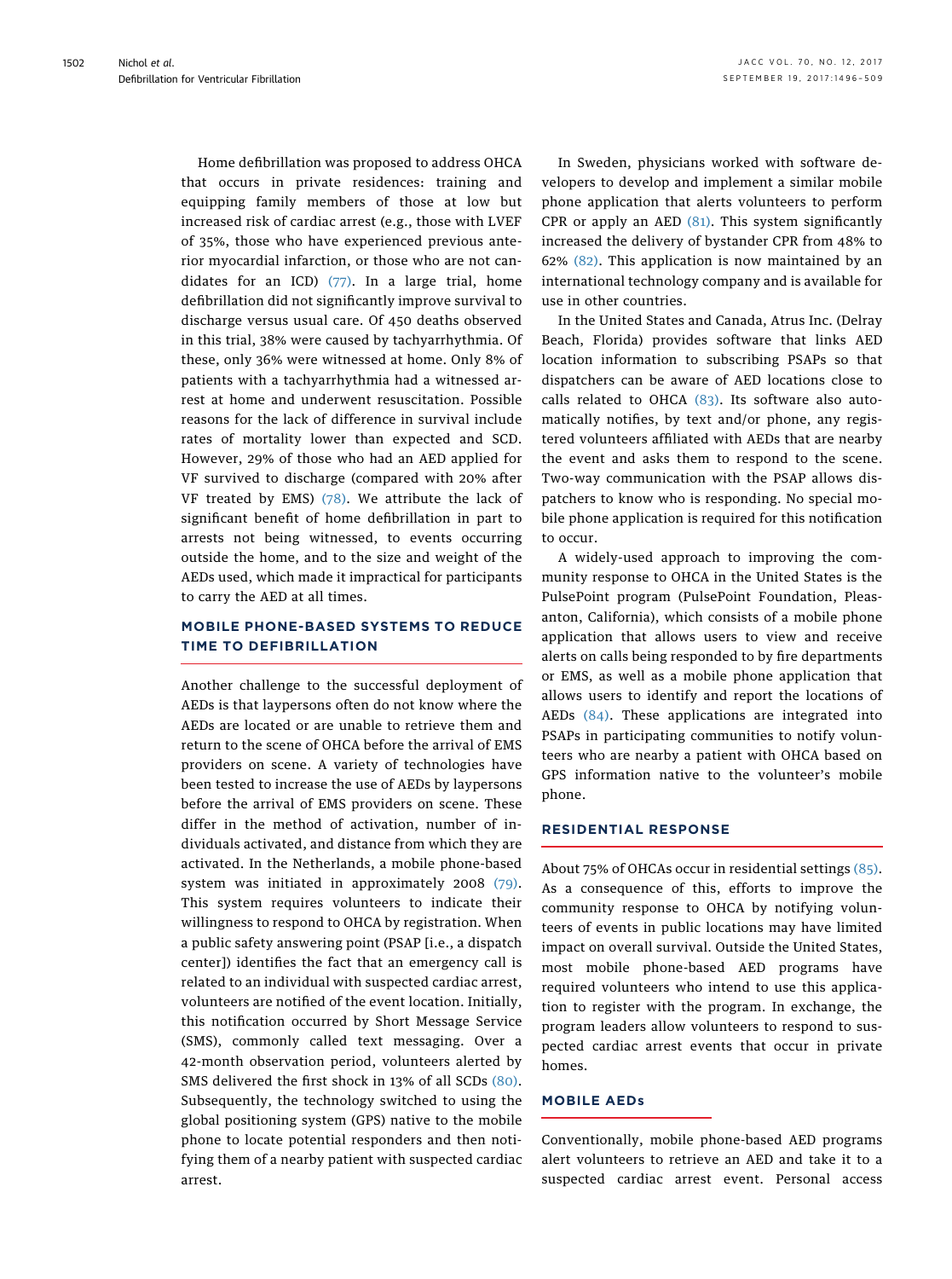defibrillation consists of training and equipping laypersons with an AED and then encouraging them to carry the AED at all times. If notified, they would use it on a person in suspected cardiac arrest before the arrival of EMS providers on scene. In Singapore, a pilot program has trained taxi drivers to recognize and respond to OHCA and then apply AEDs before the arrival of EMS providers on scene. One hundred taxis have been equipped with AEDs [\(86\)](#page-11-0). To date, this program has not reported any outcomes.

In rural Denmark, a similar pilot project trained home health providers to recognize and respond to OHCA and equipped their cars with AEDs [\(87\)](#page-11-0). When a dispatcher identifies a suspected cardiac arrest event, providers in the 2 participating cars closest to the scene are notified of nearby events. Of 80 OHCAs, 10 (13%) had home health providers arrive and begin CPR before the arrival of EMS providers on scene. One patient received a shock from an AED.

Recently, PulsePoint launched a pilot program in suburban Portland, Oregon, to register firefighters, equip them with AEDs, and then notify them to respond to suspected cardiac arrest events in residential settings when they are off duty [\(88\).](#page-11-0) As of February 22, 2017, more than 200 off-duty firefighters had AEDs and are available to respond.

There are some barriers to success of these mobile phone-based approaches to improving the community response to OHCA. For example, only approximately 10% of notified volunteers arrive at the scene of the emergency  $(89)$ . Volunteers may not hear the notification or may be unavailable to respond. The GPS attempts to accurately identify the location of the responders, but sometimes they are too far away from the event location to arrive before EMS providers. Recent improvements in methods of geolocation may increase the accuracy of identifying the locations of suspected cardiac arrest events and responders [\(90\)](#page-12-0).

The window of opportunity for mobile phoneenabled volunteers may be brief in a highfunctioning EMS system [\(91,92\)](#page-12-0). OHCA events with longer EMS response intervals provide the opportunities for mobile phone-equipped responders to have an impact. A 1-min reduction in time to defibrillation is associated with a 10% increase in survival after VF [\(93\)](#page-12-0). In Progetto Vita, lay rescuers were on scene 3 min before EMS providers, and AED deployment was not delayed by CPR maneuvers. In addition, the 75% of patients with OHCA who are not in a shockable rhythm may benefit from having a responder who is not fatigued from doing prolonged CPR and is ready to act.

Deployment of AEDs by drones to the scene of patients with suspected cardiac arrest has been

proposed as a novel method of reducing time to defibrillation [\(94\).](#page-12-0) As of June 30, 2017, pilot studies of drone defibrillation are underway in Europe [\(95\)](#page-12-0). To date, there is no method available to do so in the United States.

#### STRATEGIES TO CONVERT PROLONGED VF

A subset of patients who present with VF do not respond to early defibrillation. For example, approximately 10% of patients with OHCA may have refractory (or recurrent) VF, defined as VF still present after 5 shocks [\(96\).](#page-12-0) Rapid sequential shocks may reduce the defibrillation threshold [\(97\)](#page-12-0). Double sequential external defibrillation consists of nearly simultaneous application of defibrillation shocks using 2 defibrillators. This has long been used by electrophysiologists in patients with refractory VF induced during elective procedures [\(98\)](#page-12-0). Case reports and case series suggest that double defibrillation may be associated with conversion of patients out of VF in the out-of-hospital setting (99–[101\).](#page-12-0) In the absence of concurrent control data, it is difficult to assess whether use of double defibrillation causes conversion to a perfusing rhythm. Importantly, nearly simultaneous application of defibrillation may damage the defibrillators used, with subsequent device failure in a future patient. To date, no trial has evaluated the effectiveness of double defibrillation.

## IMPACT OF CONCURRENT RESUSCITATION INTERVENTIONS

Efforts to successfully defibrillate patients with SCD may be influenced by other treatments. Existing treatments for OHCA combine CPR and early defibrillation by bystanders or first responders, with advanced cardiac life support by EMS providers that includes CPR, defibrillation, and intravenous drugs and post-resuscitation care in hospital. In addition to early application of an AED by a layperson, briefer times from the call for assistance to dispatch of EMS providers [\(102\)](#page-12-0) and their arrival on scene [\(103,104\)](#page-12-0) and better quality of CPR [\(60,105](#page-11-0)–107) are associated with improved outcomes.

Importantly, no hospital-based therapy other than induced hypothermia (IH) has been demonstrated in trials to improve outcomes in patients with OHCA due to VF [\(108,109\)](#page-12-0). In a trial in which patients achieved their target temperature more slowly than those who showed IH-improved outcomes, the benefit of IH was less clear [\(110\)](#page-12-0). Other components of hospital-based post-resuscitation care are associated with good outcomes after OHCA [\(111\)](#page-12-0). A recent pilot study demonstrated the feasibility of random allocation of patients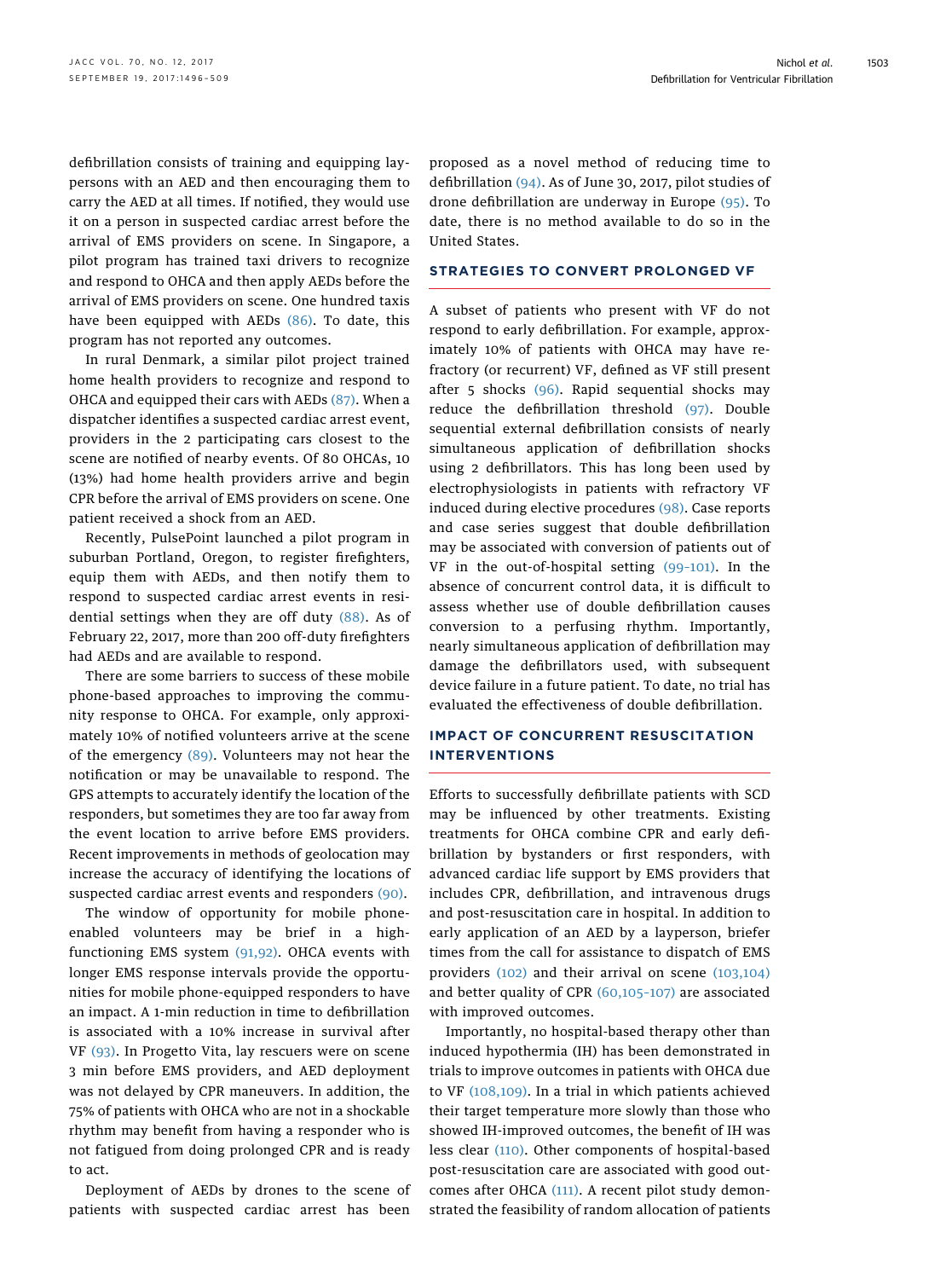with OHCA to transportation to the closest facility versus a center with special ability in provision of post-resuscitation care [\(112\)](#page-12-0). Additionally, U.S. National Institutes of Health recently funded a large trial of coronary angiography versus standard care in patients who were resuscitated from OHCA [\(113\).](#page-12-0) Our knowledge of the interplay between defibrillation for VF and other concurrent interventions will evolve over time.

## VF IN YOUNG ATHLETES

Sudden cardiac deaths of young persons (e.g.,  $\langle 35 \rangle$ years of age) while participating in a sport are visible, devastating, and highly reported events [\(114\)](#page-12-0). Experts disagree about how often SCDs occur [\(115,116\).](#page-12-0) One strategy to reduce the burden of SCDs in young persons is to place AEDs in schools. A competing alternative is to screen athletes for increased risk of SCD.

Young athletes with underlying cardiovascular abnormalities may have increased risk for SCD (often on the athletic field) versus nonathletes or competitive athletes without cardiovascular disease [\(117\).](#page-12-0) Conversely, the larger population of nonathletes may have a similar risk and higher absolute number of SCDs [\(118\).](#page-12-0) Electrocardiographic screening for risk of SCD among competitive athletes can yield large numbers of false-negative test results, as well as false-positive test results that lead to expensive secondary testing [\(119\)](#page-12-0). The incremental cost effectiveness of such screening is more than that associated with commonly used health interventions [\(120\).](#page-12-0) Note that this large incremental cost effectiveness contrasts with the cost effectiveness of placement of AEDs in public locations for use by laypersons before the arrival of EMS providers on scene.

A retrospective study reported that ECG screening of athletes was associated with an 89% decrease in SCD over 26 years in Veneto, Italy [\(121\).](#page-12-0) In the absence of a large trial that demonstrates the effectiveness of ECG screening of athletes for risk of SCD, there are differences in opinion as to whether such screening is recommended or used. In the United States, experts recommended that screening consist of a focused history and physical examination [\(122\).](#page-12-0) The European Society of Cardiology recommends addition of a 12-lead ECG to such screening programs [\(123\).](#page-12-0) In Italy, screening before participation in competitive sport has been mandatory since the 1970s [\(124\)](#page-12-0).

In the Netherlands, such screening was mandatory but was discontinued in 1984 due to lack of accuracy of the screening tests [\(125\)](#page-12-0). In the United Kingdom, experts recommended that a national population screening program not be implemented [\(126\).](#page-12-0) In the United States and England, charitable organizations offer screening events for young athletes that include a focused history and physical examination, 12-lead ECG, and selective echocardiography [\(127,128\)](#page-12-0). Until there is better evidence of the effectiveness of screening of competitive athletes, it is reasonable for such screening to be supported by such local resources but not third-party payers.

#### HEMODYNAMICALLY GUIDED RESUSCITATION

Greater blood flow, including cerebral perfusion pressure and coronary pressure during and after resuscitation, is associated with better outcomes in animals and humans with cardiac arrest (129–[132\).](#page-13-0) Evidence-based guidelines emphasize use of better quality chest compressions, as well as antiarrhythmic and vasopressor agents, to achieve better blood flow and consequently greater likelihood of restoration of circulation [\(133\)](#page-13-0). It is impractical to place invasive monitors during attempted resuscitation of OHCA in most settings. Multiple methods are being developed to measure blood flow during resuscitation quickly and noninvasively [\(134](#page-13-0)–136). To date, these methods are not widely available and have not been demonstrated to improve survival in trials.

## IMPLANTABLE CARDIOVERTER-DEFIBRILLATORS

Insertion of a cardioverter-defibrillator into a patient identified as having at least moderate risk of SCD is intended to lower their subsequent risk of death due to primary or secondary VF and, thereby, decrease the incidence of OHCA in the community. Those who survive out-of-hospital SCD or symptomatic sustained VT have declared themselves at high risk of recurrent life-threatening ventricular arrhythmias. The exception to this is when the cause of the arrhythmia is attributable to a reversible trigger.

The benefits of ICD can be offset by device-related complications. Novel implantable devices are being developed to reduce device-related complications. An entirely subcutaneous ICD (S-ICD) was approved by the FDA in 2012 and has now been inserted in over 30,000 patients worldwide [\(137,138\)](#page-13-0). The absence of transvenous leads is intended to reduce lead-related complications [\(139\).](#page-13-0) The available S-ICD can only deliver shock therapy and, therefore, is not applicable to patients who also need bradycardia pacing, antitachycardia pacing for known monomorphic VT, or cardiac resynchronization therapy. Other innovative therapies have also focused on reducing complications from transvenous pacing leads [\(140\).](#page-13-0)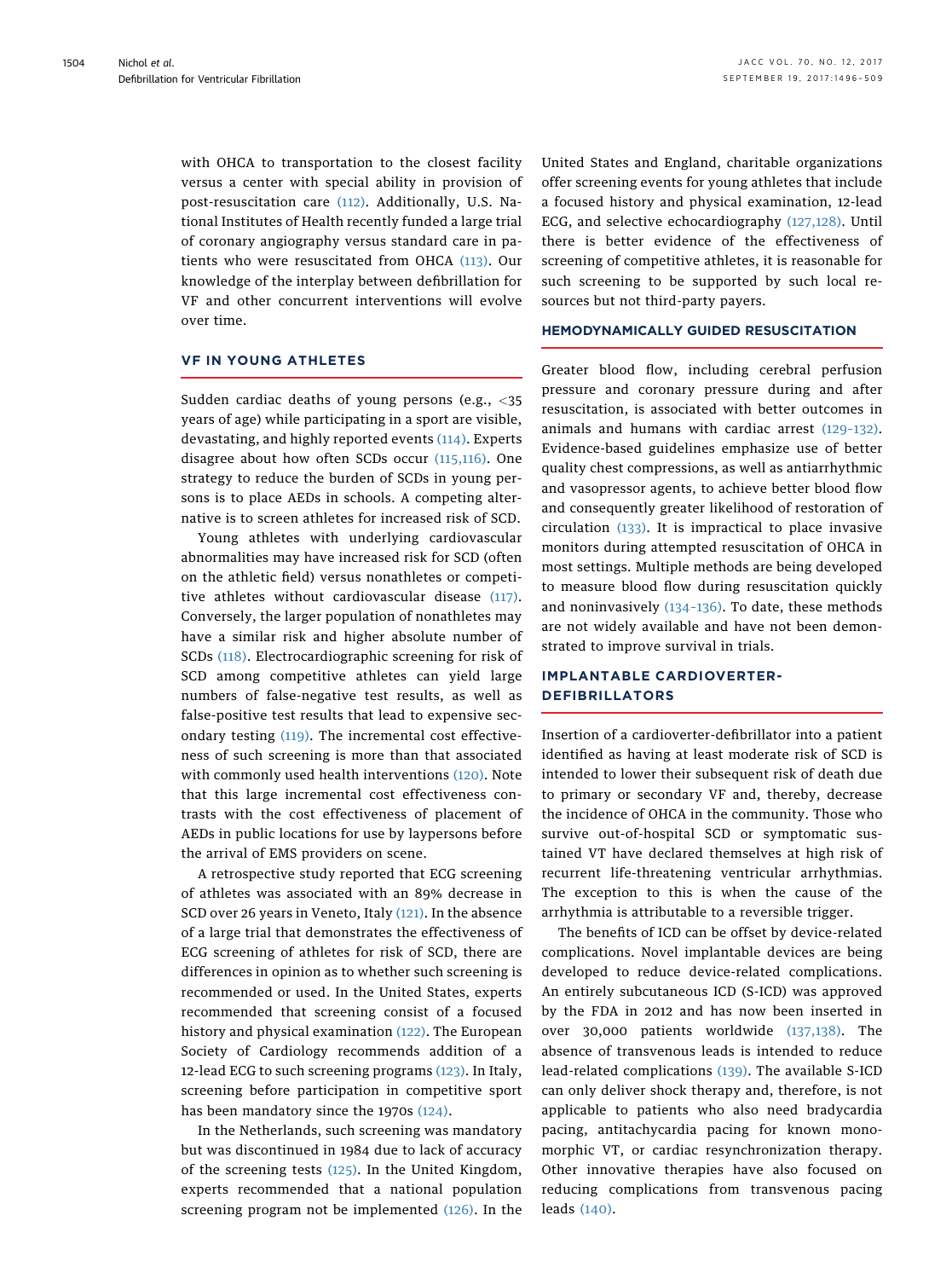<span id="page-9-0"></span>Despite the benefits of ICD therapy to individual patients, the overall impact on the broader population of patients who will experience SCD is unclear. A retrospective analysis of registry data from Amsterdam, the Netherlands, suggests that one-third of the reduction in the incidence of out-of-hospital VF is attributable to use of ICD  $(141)$ . Most patients who have SCD do not have the antecedent features that would have identified them as candidates for primary prevention ICD therapy. Their LVEFs are, on average, above 45%, and most have underlying coronary artery disease, characteristics that have not changed much over the past 4 decades, despite an overall lower incidence of OHCA [\(142\)](#page-13-0). The cause of the reduction in incidence of VF that has been observed in multiple communities is likely multifactorial, rather than attributable to ICDs alone.

## WEARABLE CARDIOVERTER-DEFIBRILLATOR

The benefits of an ICD are attributed to ongoing risk of arrhythmia over time, but SCD may be triggered by a transient or correctable cause. These underlying diseases often take time to detect and are not easy to reverse. The concept of WCD consists of long-term monitoring, detection of SCD, and shock delivery without bystander assistance or an implanted device to bridge an assessment period or to let optimal medical therapy deliver its benefit [\(143\)](#page-13-0).

To date, 1 WCD has been approved for use in the United States and Europe. The LifeVest WCD (Zoll Lifecor Corp., Pittsburgh, Pennsylvania) was approved by the FDA in 2001. The sensing and therapy delivery component consist of 1 anterior and 2 posterior self-gelling defibrillation electrodes, as well as 4 nonadhesive electrodes, held together by an elastic chest garment. Dry tantalum oxide electrodes provide long-term ECG monitoring through 2 nonstandard leads (anteroposterior and left-right bipolar signals), whereas the defibrillation electrodes contain a vibration plate and multiple gel capsules. The vibration plate is intended to give the patient a tactile warning of an impending shock once a shockable rhythm detection occurs. Then defibrillation gel is released to minimize skin-pad impedance and prevent skin injury during shock delivery. When the patient receives tactile, audible, and visual alerts, the therapeutic shock can be aborted by

simultaneously pushing 2 buttons. The WCD is able to deliver shocks of up to 150 J, biphasic, with a programmable response time of 25 to 180 s (see Table 1 in Klein et al. [\[144\]\)](#page-13-0). Prospective registries from the United States  $(145)$  and Germany  $(146)$  have demonstrated that use of WCD is associated with survival after SCD. Compliance with wearing the device is high, with some patients reportedly wearing the device for more than 20 h/day [\(147\)](#page-13-0). Reported rates of inappropriate therapies range from 0.4% to 0.5%, with fast supraventricular tachycardia and artifacts as the most common underlying causes [\(145,146\)](#page-13-0). Inappropriate detection also occurs, which requires patients to be able to use the "abort" function. To date, no published trial defines the effectiveness of WCD versus that of alternative treatment or watchful waiting, but a randomized trial is ongoing  $(148)$ . According to American and European practice guidelines, WCD may be considered in adult patients who present a high arrhythmic risk for a limited period, such as for transient causes of reduced LVEF, as a bridge to heart transplantation or left ventricular assist devices [\(149\)](#page-13-0), in the 40 days after myocardial infarction or in the 3 months after a coronary artery bypass graft [\(150\).](#page-13-0) Also, WCD can be considered when a transient contraindication to ICD is present, such as endocarditis or device-related infection [\(149,151\)](#page-13-0).

## FUTURE DIRECTIONS

Sudden cardiac death continues to be an important public health problem. Rapid response to cardiac arrest with highly trained EMS and use of AEDs, along with the use of ICDs in patients with indications, have contributed to a reduction in SCD. The most promising interventions to further reduce the burden of SCD include mobile phone-based reminder systems, personal defibrillation, and possibly, wearable antiarrhythmic devices. Recent improvements in outcomes after SCD in multiple communities suggest that ongoing efforts to reduce its burden are warranted.

ADDRESS FOR CORRESPONDENCE: Dr. Graham Nichol, University of Washington-Harborview Center for Prehospital Emergency Care, Box 359727, Seattle, Washington 98104. E-mail: [nichol@uw.edu](mailto:nichol@uw.edu).

#### REFERENCES

1. [Buxton AE, Calkins H, Callans DJ, et al. ACC/](http://refhub.elsevier.com/S0735-1097(17)39140-4/sref1) [AHA/HRS 2006 key data elements and de](http://refhub.elsevier.com/S0735-1097(17)39140-4/sref1)fini[tions for electrophysiological studies and](http://refhub.elsevier.com/S0735-1097(17)39140-4/sref1) [procedures: a report of the American College of](http://refhub.elsevier.com/S0735-1097(17)39140-4/sref1) [Cardiology/American Heart Association Task](http://refhub.elsevier.com/S0735-1097(17)39140-4/sref1) [Force on Clinical Data Standards \(ACC/AHA/HRS](http://refhub.elsevier.com/S0735-1097(17)39140-4/sref1)

[Writing Committee to Develop Data Standards](http://refhub.elsevier.com/S0735-1097(17)39140-4/sref1) [on Electrophysiology\). J Am Coll Cardiol 2006;](http://refhub.elsevier.com/S0735-1097(17)39140-4/sref1) [48:2360](http://refhub.elsevier.com/S0735-1097(17)39140-4/sref1)–96.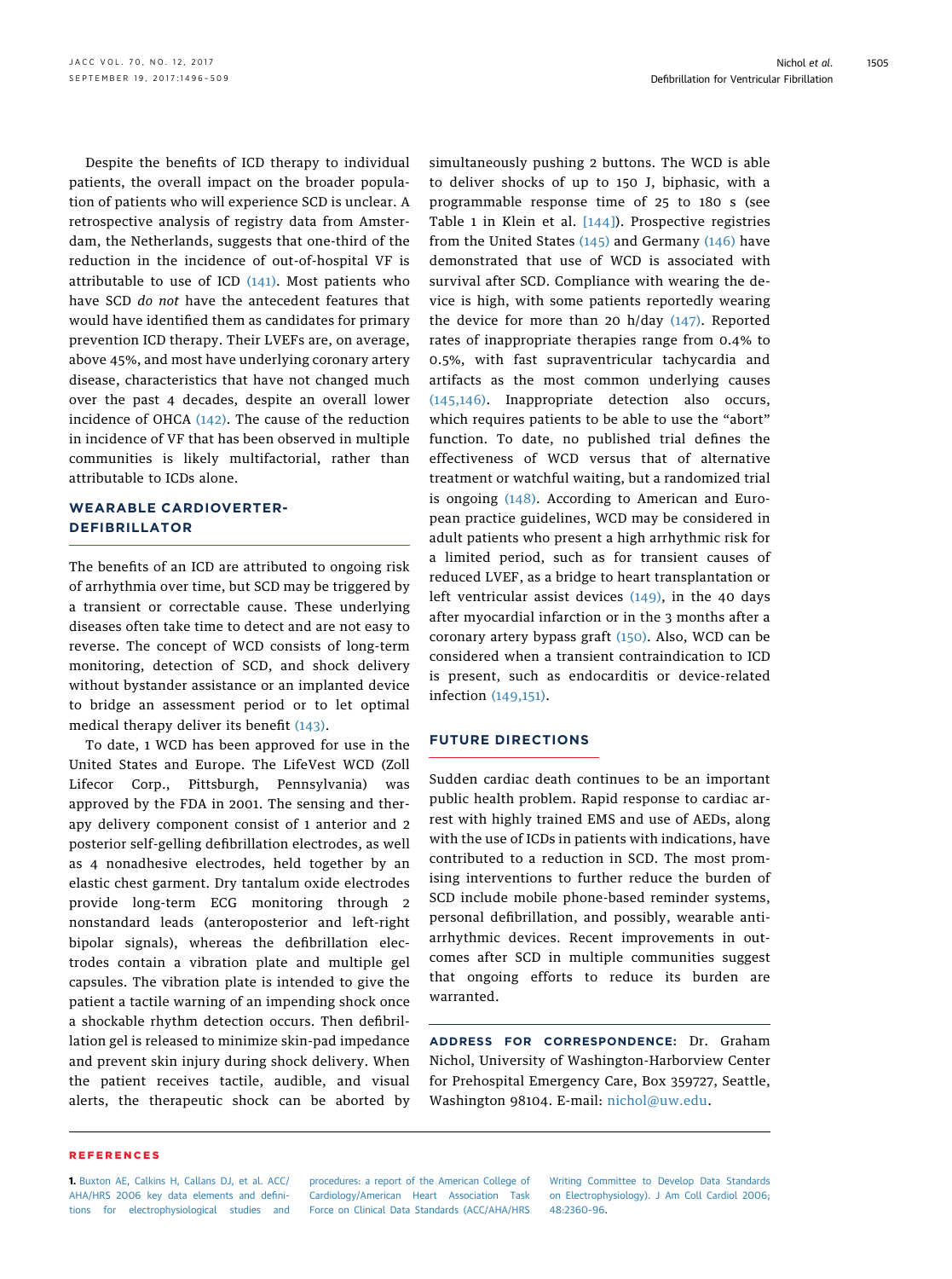<span id="page-10-0"></span>2. [Benjamin EJ, Blaha MJ, Chiuve SE, et al., for](http://refhub.elsevier.com/S0735-1097(17)39140-4/sref2) [American Heart Association Statistics Committee](http://refhub.elsevier.com/S0735-1097(17)39140-4/sref2) [and Stroke Statistics Subcommittee. Heart dis](http://refhub.elsevier.com/S0735-1097(17)39140-4/sref2)[ease and stroke statistics, 2017 update: a report](http://refhub.elsevier.com/S0735-1097(17)39140-4/sref2) [from the American Heart Association. Circula](http://refhub.elsevier.com/S0735-1097(17)39140-4/sref2)[tion 2017;135:e146](http://refhub.elsevier.com/S0735-1097(17)39140-4/sref2)–603.

3. [Grasner JT, Lefering R, Koster RW, et al. One-27](http://refhub.elsevier.com/S0735-1097(17)39140-4/sref3) [nations, one Europe, one registry: a prospective](http://refhub.elsevier.com/S0735-1097(17)39140-4/sref3) [one month analysis of out-of-hospital cardiac ar](http://refhub.elsevier.com/S0735-1097(17)39140-4/sref3)[rest outcomes in 27 countries in Europe. Resusci](http://refhub.elsevier.com/S0735-1097(17)39140-4/sref3)[tation 2016;105:188](http://refhub.elsevier.com/S0735-1097(17)39140-4/sref3)–95.

4. European Union. Living in the EU. Available at: [https://europa.eu/european-union/about-eu/](https://europa.eu/european-union/about-eu/figures/living_en)figures/ [living\\_en](https://europa.eu/european-union/about-eu/figures/living_en). [Feb 24, 2017]. Accessed July 27, 2017.

5. [Cobb LA, Fahrenbruch CE, Olsufka M, et al.](http://refhub.elsevier.com/S0735-1097(17)39140-4/sref5) [Changing incidence of out-of-hospital ventricular](http://refhub.elsevier.com/S0735-1097(17)39140-4/sref5) fibrillation, 1980–[2000. JAMA 2002;288:](http://refhub.elsevier.com/S0735-1097(17)39140-4/sref5) [3008](http://refhub.elsevier.com/S0735-1097(17)39140-4/sref5)–13.

6. [Hulleman M, Zijlstra JA, Beesems SG, et al.](http://refhub.elsevier.com/S0735-1097(17)39140-4/sref6) [Causes for the declining proportion of ventricular](http://refhub.elsevier.com/S0735-1097(17)39140-4/sref6) fi[brillation in out-of-hospital cardiac arrest.](http://refhub.elsevier.com/S0735-1097(17)39140-4/sref6) [Resuscitation 2015;96:23](http://refhub.elsevier.com/S0735-1097(17)39140-4/sref6)–9.

7. [Vayrynen T, Boyd J, Sorsa M, et al. Long-term](http://refhub.elsevier.com/S0735-1097(17)39140-4/sref7) [changes in the incidence of out-of-hospital ven](http://refhub.elsevier.com/S0735-1097(17)39140-4/sref7)tricular fi[brillation. Resuscitation 2011;82:825](http://refhub.elsevier.com/S0735-1097(17)39140-4/sref7)–9.

8. [Polentini MS, Pirrallo RG, McGill W. The](http://refhub.elsevier.com/S0735-1097(17)39140-4/sref8) [changing incidence of ventricular](http://refhub.elsevier.com/S0735-1097(17)39140-4/sref8) fibrillation in [Milwaukee, Wisconsin \(1992](http://refhub.elsevier.com/S0735-1097(17)39140-4/sref8)–2002). Prehosp [Emerg Care 2006;10:52](http://refhub.elsevier.com/S0735-1097(17)39140-4/sref8)–60.

9. [Youngquist ST, Kaji AH, Niemann JT. Beta](http://refhub.elsevier.com/S0735-1097(17)39140-4/sref9)[blocker use and the changing epidemiology of](http://refhub.elsevier.com/S0735-1097(17)39140-4/sref9) [out-of-hospital cardiac arrest rhythms. Resuscita](http://refhub.elsevier.com/S0735-1097(17)39140-4/sref9)[tion 2008;76:376](http://refhub.elsevier.com/S0735-1097(17)39140-4/sref9)–80.

10. [Siscovick DS, Raghunathan T, King I, et al.](http://refhub.elsevier.com/S0735-1097(17)39140-4/sref10) [Dietary intake of long-chain N-3 polyunsaturated](http://refhub.elsevier.com/S0735-1097(17)39140-4/sref10) [fatty acids and the risk of primary cardiac arrest.](http://refhub.elsevier.com/S0735-1097(17)39140-4/sref10) [Am J Clin Nutr 2000;71:208S](http://refhub.elsevier.com/S0735-1097(17)39140-4/sref10)–12S.

11. [Teerlink JR, Massie BM. The role of beta](http://refhub.elsevier.com/S0735-1097(17)39140-4/sref11)[blockers in preventing sudden death in heart fail](http://refhub.elsevier.com/S0735-1097(17)39140-4/sref11)[ure. J Card Fail 2000;6:25](http://refhub.elsevier.com/S0735-1097(17)39140-4/sref11)–33.

12. [Jacob S, Manickam P, Rathod A, et al. Statin](http://refhub.elsevier.com/S0735-1097(17)39140-4/sref12) therapy signifi[cantly reduces risk of ventricular](http://refhub.elsevier.com/S0735-1097(17)39140-4/sref12) [tachyarrhythmias in patients with an implantable](http://refhub.elsevier.com/S0735-1097(17)39140-4/sref12) cardioverter defi[brillator. Am J Ther 2012;19:](http://refhub.elsevier.com/S0735-1097(17)39140-4/sref12) [261](http://refhub.elsevier.com/S0735-1097(17)39140-4/sref12)–8.

13. [Hallstrom A, Rea TD, Mosesso VN Jr., et al. The](http://refhub.elsevier.com/S0735-1097(17)39140-4/sref13) [relationship between shocks and survival in out](http://refhub.elsevier.com/S0735-1097(17)39140-4/sref13)[of-hospital cardiac arrest patients initially found](http://refhub.elsevier.com/S0735-1097(17)39140-4/sref13) [in pea or asystole. Resuscitation 2007;74:418](http://refhub.elsevier.com/S0735-1097(17)39140-4/sref13)–26.

14. Muller D. Agrawal R. Arntz HR. How sudden is [sudden cardiac death? Circulation 2006;114:](http://refhub.elsevier.com/S0735-1097(17)39140-4/sref14) [1146](http://refhub.elsevier.com/S0735-1097(17)39140-4/sref14)–50.

15. [Anderson ML, Cox M, Al-Khatib SM, et al.](http://refhub.elsevier.com/S0735-1097(17)39140-4/sref15) [Rates of cardiopulmonary resuscitation training in](http://refhub.elsevier.com/S0735-1097(17)39140-4/sref15) [the United States. JAMA Intern Med 2014;174:](http://refhub.elsevier.com/S0735-1097(17)39140-4/sref15) 194–[201.](http://refhub.elsevier.com/S0735-1097(17)39140-4/sref15)

16. [Zive D, Koprowicz K, Schmidt T, et al. Variation](http://refhub.elsevier.com/S0735-1097(17)39140-4/sref16) [in out-of-hospital cardiac arrest resuscitation and](http://refhub.elsevier.com/S0735-1097(17)39140-4/sref16) [transport practices in the Resuscitation Outcomes](http://refhub.elsevier.com/S0735-1097(17)39140-4/sref16) [Consortium: ROC Epistry-Cardiac Arrest. Resusci](http://refhub.elsevier.com/S0735-1097(17)39140-4/sref16)[tation 2011;82:277](http://refhub.elsevier.com/S0735-1097(17)39140-4/sref16)–84.

17. [Sasson C, Magid DJ, Chan P, et al. Association](http://refhub.elsevier.com/S0735-1097(17)39140-4/sref17) [of neighborhood characteristics with bystander](http://refhub.elsevier.com/S0735-1097(17)39140-4/sref17)[initiated CPR. N Engl J Med 2012;367:1607](http://refhub.elsevier.com/S0735-1097(17)39140-4/sref17)–15.

18. [Sun M, Karakiewicz PI, Sammon JD, et al.](http://refhub.elsevier.com/S0735-1097(17)39140-4/sref18) [Disparities in selective referral for cancer sur](http://refhub.elsevier.com/S0735-1097(17)39140-4/sref18)[geries: implications for the current healthcare](http://refhub.elsevier.com/S0735-1097(17)39140-4/sref18) [delivery system. BMJ Open 2014;4:e003921](http://refhub.elsevier.com/S0735-1097(17)39140-4/sref18).

19. [Shah KS, Shah AS, Bhopal R. Systematic review](http://refhub.elsevier.com/S0735-1097(17)39140-4/sref19) [and meta-analysis of out-of-hospital cardiac arrest](http://refhub.elsevier.com/S0735-1097(17)39140-4/sref19) [and race or ethnicity: black US populations fare](http://refhub.elsevier.com/S0735-1097(17)39140-4/sref19) [worse. Eur J Prev Cardiol 2014;21:619](http://refhub.elsevier.com/S0735-1097(17)39140-4/sref19)–38.

20. [Uray T, Mayr FB, Fitzgibbon J, et al. Socio](http://refhub.elsevier.com/S0735-1097(17)39140-4/sref20)[economic factors associated with outcome after](http://refhub.elsevier.com/S0735-1097(17)39140-4/sref20) [cardiac arrest in patients under the age of 65.](http://refhub.elsevier.com/S0735-1097(17)39140-4/sref20) [Resuscitation 2015;93:14](http://refhub.elsevier.com/S0735-1097(17)39140-4/sref20)–9.

21. [Wells DM, White LL, Fahrenbruch CE, et al.](http://refhub.elsevier.com/S0735-1097(17)39140-4/sref21) [Socioeconomic status and survival from ventricu](http://refhub.elsevier.com/S0735-1097(17)39140-4/sref21)lar fi[brillation out-of-hospital cardiac arrest. Ann](http://refhub.elsevier.com/S0735-1097(17)39140-4/sref21) [Epidemiol 2016;26:418](http://refhub.elsevier.com/S0735-1097(17)39140-4/sref21)–23.

22. [Anderson Starks M, et al. Association of](http://refhub.elsevier.com/S0735-1097(17)39140-4/sref22) [neighborhood demographics with out-of-hospital](http://refhub.elsevier.com/S0735-1097(17)39140-4/sref22) [cardiac arrest treatment and outcomes. Where you](http://refhub.elsevier.com/S0735-1097(17)39140-4/sref22) [live may matter. JAMA Cardiol 2017. In press](http://refhub.elsevier.com/S0735-1097(17)39140-4/sref22).

23. [Wissenberg M, Lippert FK, Folke F, et al.](http://refhub.elsevier.com/S0735-1097(17)39140-4/sref23) [Association of national initiatives to improve](http://refhub.elsevier.com/S0735-1097(17)39140-4/sref23) [cardiac arrest management with rates of bystander](http://refhub.elsevier.com/S0735-1097(17)39140-4/sref23) [intervention and patient survival after out-of](http://refhub.elsevier.com/S0735-1097(17)39140-4/sref23)[hospital cardiac arrest. JAMA 2013;310:1377](http://refhub.elsevier.com/S0735-1097(17)39140-4/sref23)–84.

24. [Daya MR, Schmicker RH, Zive DM, et al. Out](http://refhub.elsevier.com/S0735-1097(17)39140-4/sref24)[of-hospital cardiac arrest survival improving over](http://refhub.elsevier.com/S0735-1097(17)39140-4/sref24) [time: results from the Resuscitation Outcomes](http://refhub.elsevier.com/S0735-1097(17)39140-4/sref24) [Consortium \(ROC\). Resuscitation 2015;91:108](http://refhub.elsevier.com/S0735-1097(17)39140-4/sref24)–15.

25. [Prevost JL, Batelli F. Some effects of electric](http://refhub.elsevier.com/S0735-1097(17)39140-4/sref25) [discharge on the hearts of mammals. Comptes](http://refhub.elsevier.com/S0735-1097(17)39140-4/sref25) [Rendus Acad Sci 1899;129:1267](http://refhub.elsevier.com/S0735-1097(17)39140-4/sref25)–8.

26. [Hooker DR, Kouwenhoven WB, Langworthy O.](http://refhub.elsevier.com/S0735-1097(17)39140-4/sref26) [The effect of alternating electrical currents on the](http://refhub.elsevier.com/S0735-1097(17)39140-4/sref26) [heart. Am J Physiol 1933;103:444](http://refhub.elsevier.com/S0735-1097(17)39140-4/sref26)–54.

27. [Gurvich NL, Yuniev GS. Restoration of regular](http://refhub.elsevier.com/S0735-1097(17)39140-4/sref27) [rhythm in the mammalian](http://refhub.elsevier.com/S0735-1097(17)39140-4/sref27) fibrillating heart. Am [Rev Sov Med 1946;3:236](http://refhub.elsevier.com/S0735-1097(17)39140-4/sref27)–9.

28. [Beck CS, Pritchard WH, Feil HS. Ventricular](http://refhub.elsevier.com/S0735-1097(17)39140-4/sref28) fi[brillation of long duration abolished by electric](http://refhub.elsevier.com/S0735-1097(17)39140-4/sref28) [shock. J Am Med Assoc 1947;135:985](http://refhub.elsevier.com/S0735-1097(17)39140-4/sref28).

29. [Zoll PM, Linenthal AJ, Norman LR, Paul MH,](http://refhub.elsevier.com/S0735-1097(17)39140-4/sref29) [Gibson W. Treatment of unexpected cardiac arrest](http://refhub.elsevier.com/S0735-1097(17)39140-4/sref29) [by external electric stimulation of the heart.](http://refhub.elsevier.com/S0735-1097(17)39140-4/sref29) [N Engl J Med 1956;254:541](http://refhub.elsevier.com/S0735-1097(17)39140-4/sref29)–6.

30. [Baskett TF, Baskett PJ. Frank Pantridge and](http://refhub.elsevier.com/S0735-1097(17)39140-4/sref30) [mobile coronary care. Resuscitation 2001;48:](http://refhub.elsevier.com/S0735-1097(17)39140-4/sref30) 99–[104](http://refhub.elsevier.com/S0735-1097(17)39140-4/sref30).

31. [Holley LK. Development of device therapy for](http://refhub.elsevier.com/S0735-1097(17)39140-4/sref31) [ventricular arrhythmias. Heart Lung Circ 2007;16:](http://refhub.elsevier.com/S0735-1097(17)39140-4/sref31) [162](http://refhub.elsevier.com/S0735-1097(17)39140-4/sref31)–9.

32. Schiller UK Ltd. The world's first pocket defibrillator: FRED easyport. 2017. Available at: [http://www.](http://www.schiller.ch/gb/en/product/fred-easyport) [schiller.ch/gb/en/product/fred-easyport](http://www.schiller.ch/gb/en/product/fred-easyport). Accessed July 27, 2017.

33. [Kette F, Locatelli A, Bozzola M, et al. Electrical](http://refhub.elsevier.com/S0735-1097(17)39140-4/sref33) [features of eighteen automated external de](http://refhub.elsevier.com/S0735-1097(17)39140-4/sref33)fi[brillators: a systematic evaluation. Resuscitation](http://refhub.elsevier.com/S0735-1097(17)39140-4/sref33) [2013;84:1596](http://refhub.elsevier.com/S0735-1097(17)39140-4/sref33)–603.

34. [Huang J, KenKnight BH, Walcott GP, et al.](http://refhub.elsevier.com/S0735-1097(17)39140-4/sref34) [Effect of electrode polarity on internal de](http://refhub.elsevier.com/S0735-1097(17)39140-4/sref34)fibrilla[tion with monophasic and biphasic waveforms](http://refhub.elsevier.com/S0735-1097(17)39140-4/sref34) [using an endocardial lead system. J Cardiovasc](http://refhub.elsevier.com/S0735-1097(17)39140-4/sref34) [Electrophysiol 1997;8:161](http://refhub.elsevier.com/S0735-1097(17)39140-4/sref34)–71.

35. [Karlsson G, Zhang Y, Davies LR, Coddington W,](http://refhub.elsevier.com/S0735-1097(17)39140-4/sref35) [Kerber RE. Does electrode polarity alter the en](http://refhub.elsevier.com/S0735-1097(17)39140-4/sref35)[ergy requirements for transthoracic biphasic](http://refhub.elsevier.com/S0735-1097(17)39140-4/sref35) waveform defi[brillation? Experimental studies.](http://refhub.elsevier.com/S0735-1097(17)39140-4/sref35) [Resuscitation 2001;51:77](http://refhub.elsevier.com/S0735-1097(17)39140-4/sref35)–81.

36. [Bardy GH, Ivey TD, Allen MD, Johnson G,](http://refhub.elsevier.com/S0735-1097(17)39140-4/sref36) [Greene HL. Evaluation of electrode polarity on](http://refhub.elsevier.com/S0735-1097(17)39140-4/sref36) defibrillation effi[cacy. Am J Cardiol 1989;63:](http://refhub.elsevier.com/S0735-1097(17)39140-4/sref36) [433](http://refhub.elsevier.com/S0735-1097(17)39140-4/sref36)–7.

37. [Deakin CD, Ambler JJ. Post-shock myocardial](http://refhub.elsevier.com/S0735-1097(17)39140-4/sref37) [stunning: a prospective randomised double-blind](http://refhub.elsevier.com/S0735-1097(17)39140-4/sref37) [comparison of monophasic and biphasic wave](http://refhub.elsevier.com/S0735-1097(17)39140-4/sref37)[forms. Resuscitation 2006;68:329](http://refhub.elsevier.com/S0735-1097(17)39140-4/sref37)–33.

38. [Koster RW, Dorian P, Chapman FW,](http://refhub.elsevier.com/S0735-1097(17)39140-4/sref38) Schmitt PW, O'[Grady SG, Walker RG. A randomized](http://refhub.elsevier.com/S0735-1097(17)39140-4/sref38) [trial comparing monophasic and biphasic wave](http://refhub.elsevier.com/S0735-1097(17)39140-4/sref38)[form shocks for external cardioversion of atrial](http://refhub.elsevier.com/S0735-1097(17)39140-4/sref38) fi[brillation. Am Heart J 2004;147:e20.](http://refhub.elsevier.com/S0735-1097(17)39140-4/sref38)

39. [Page RL, Kerber RE, Russell JK, et al., for the](http://refhub.elsevier.com/S0735-1097(17)39140-4/sref39) [BiCard Investigators. Biphasic versus monophasic](http://refhub.elsevier.com/S0735-1097(17)39140-4/sref39) [shock waveform for conversion of atrial](http://refhub.elsevier.com/S0735-1097(17)39140-4/sref39) fibrilla[tion: the results of an international randomized,](http://refhub.elsevier.com/S0735-1097(17)39140-4/sref39) [double-blind multicenter trial. J Am Coll Cardiol](http://refhub.elsevier.com/S0735-1097(17)39140-4/sref39) [2002;39:1956](http://refhub.elsevier.com/S0735-1097(17)39140-4/sref39)–63.

40. [Bardy GH, Gliner BE, Kudenchuk PJ, et al.](http://refhub.elsevier.com/S0735-1097(17)39140-4/sref40) [Truncated biphasic pulses for transthoracic de](http://refhub.elsevier.com/S0735-1097(17)39140-4/sref40)fi[brillation. Circulation 1995;91:1768](http://refhub.elsevier.com/S0735-1097(17)39140-4/sref40)–74.

41. [Bardy GH, Marchlinski FE, Sharma AD, et al.](http://refhub.elsevier.com/S0735-1097(17)39140-4/sref41) [Multicenter comparison of truncated biphasic](http://refhub.elsevier.com/S0735-1097(17)39140-4/sref41) [shocks and standard damped sine wave mono](http://refhub.elsevier.com/S0735-1097(17)39140-4/sref41)[phasic shocks for transthoracic ventricular de](http://refhub.elsevier.com/S0735-1097(17)39140-4/sref41)fi[brillation. Circulation 1996;94:2507](http://refhub.elsevier.com/S0735-1097(17)39140-4/sref41)–14.

42. [Mittal S, Ayati S, Stein KM, et al., for the Zoll](http://refhub.elsevier.com/S0735-1097(17)39140-4/sref42) [Investigators. Comparison of a novel rectilinear](http://refhub.elsevier.com/S0735-1097(17)39140-4/sref42) [biphasic waveform with a damped sine wave](http://refhub.elsevier.com/S0735-1097(17)39140-4/sref42) [monophasic waveform for transthoracic ventricu](http://refhub.elsevier.com/S0735-1097(17)39140-4/sref42)lar defi[brillation. J Am Coll Cardiol 1999;34:](http://refhub.elsevier.com/S0735-1097(17)39140-4/sref42) [1595](http://refhub.elsevier.com/S0735-1097(17)39140-4/sref42)–601.

43. [Morrison LJ, Dorian P, Long J, et al. Out-of](http://refhub.elsevier.com/S0735-1097(17)39140-4/sref43)[hospital cardiac arrest rectilinear biphasic to](http://refhub.elsevier.com/S0735-1097(17)39140-4/sref43) [monophasic damped sine de](http://refhub.elsevier.com/S0735-1097(17)39140-4/sref43)fibrillation waveforms [with advanced life support intervention trial](http://refhub.elsevier.com/S0735-1097(17)39140-4/sref43) [\(Orbit\). Resuscitation 2005;66:149](http://refhub.elsevier.com/S0735-1097(17)39140-4/sref43)–57.

44. [Faddy SC, Jennings PA. Biphasic versus](http://refhub.elsevier.com/S0735-1097(17)39140-4/sref44) [monophasic waveforms for transthoracic de](http://refhub.elsevier.com/S0735-1097(17)39140-4/sref44)fibril[lation in out-of-hospital cardiac arrest. Cochrane](http://refhub.elsevier.com/S0735-1097(17)39140-4/sref44) [Database Syst Rev 2016;2:CD006762.](http://refhub.elsevier.com/S0735-1097(17)39140-4/sref44)

45. [Didon JP, Fontaine G, White RD, Jekova I,](http://refhub.elsevier.com/S0735-1097(17)39140-4/sref45) [Schmid JJ, Cansell A. Clinical experience with a](http://refhub.elsevier.com/S0735-1097(17)39140-4/sref45) [low-energy pulsed biphasic waveform in out-of](http://refhub.elsevier.com/S0735-1097(17)39140-4/sref45)[hospital cardiac arrest. Resuscitation 2008;76:](http://refhub.elsevier.com/S0735-1097(17)39140-4/sref45) [350](http://refhub.elsevier.com/S0735-1097(17)39140-4/sref45)–3.

46. [Imich W. Optimal truncation of de](http://refhub.elsevier.com/S0735-1097(17)39140-4/sref46)fibrillation [pauses. Pacing Clin Electrophysiol 1995;18:](http://refhub.elsevier.com/S0735-1097(17)39140-4/sref46) [673](http://refhub.elsevier.com/S0735-1097(17)39140-4/sref46)–88.

47. [Okamura H, Desimone CV, Killu AM, et al.](http://refhub.elsevier.com/S0735-1097(17)39140-4/sref47) [Evaluation of a unique de](http://refhub.elsevier.com/S0735-1097(17)39140-4/sref47)fibrillation unit with [dual-vector biphasic waveform capabilities: to](http://refhub.elsevier.com/S0735-1097(17)39140-4/sref47)[wards a miniaturized de](http://refhub.elsevier.com/S0735-1097(17)39140-4/sref47)fibrillator. Pacing Clin [Electrophysiol 2017;40:108](http://refhub.elsevier.com/S0735-1097(17)39140-4/sref47)–14.

48. [Huang J, KenKnight BH, Rollins DL,](http://refhub.elsevier.com/S0735-1097(17)39140-4/sref48) [Smith WM, Ideker RE. Ventricular de](http://refhub.elsevier.com/S0735-1097(17)39140-4/sref48)fibrillation [with triphasic waveforms. Circulation 2000;101:](http://refhub.elsevier.com/S0735-1097(17)39140-4/sref48) [1324](http://refhub.elsevier.com/S0735-1097(17)39140-4/sref48)–8.

49. [Zhang Y, Rhee B, Davies LR, et al. Quad](http://refhub.elsevier.com/S0735-1097(17)39140-4/sref49)[riphasic waveforms are superior to triphasic](http://refhub.elsevier.com/S0735-1097(17)39140-4/sref49)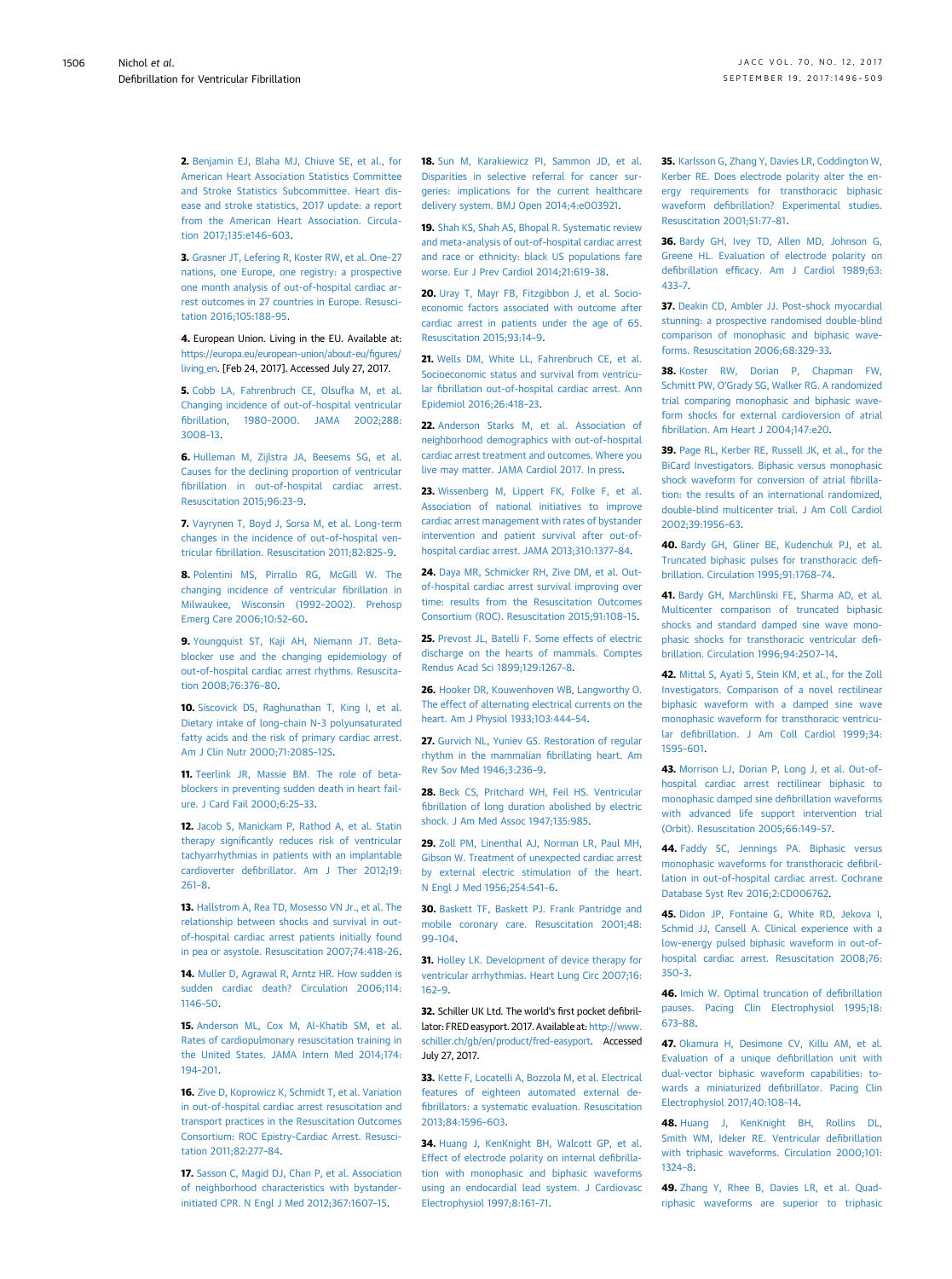<span id="page-11-0"></span>[waveforms for transthoracic de](http://refhub.elsevier.com/S0735-1097(17)39140-4/sref49)fibrillation in a [cardiac arrest swine model with high impedance.](http://refhub.elsevier.com/S0735-1097(17)39140-4/sref49) [Resuscitation 2006;68:251](http://refhub.elsevier.com/S0735-1097(17)39140-4/sref49)–8.

50. [Morrison LJ, Henry RM, Ku V, Nolan JP,](http://refhub.elsevier.com/S0735-1097(17)39140-4/sref50) [Morley P, Deakin CD. Single-shock de](http://refhub.elsevier.com/S0735-1097(17)39140-4/sref50)fibrillation [success in adult cardiac arrest: a systematic re](http://refhub.elsevier.com/S0735-1097(17)39140-4/sref50)[view. Resuscitation 2013;84:1480](http://refhub.elsevier.com/S0735-1097(17)39140-4/sref50)–6.

51. [Stiell IG, Walker RG, Nesbitt LP, et al. BIPHASIC](http://refhub.elsevier.com/S0735-1097(17)39140-4/sref51) [trial: a randomized comparison of](http://refhub.elsevier.com/S0735-1097(17)39140-4/sref51) fixed lower [versus escalating higher energy levels for de](http://refhub.elsevier.com/S0735-1097(17)39140-4/sref51)fi[brillation in out-of-hospital cardiac arrest. Circu](http://refhub.elsevier.com/S0735-1097(17)39140-4/sref51)[lation 2007;115:1511](http://refhub.elsevier.com/S0735-1097(17)39140-4/sref51)–7.

52. [Schneider T, Martens PR, Paschen H, et al., for](http://refhub.elsevier.com/S0735-1097(17)39140-4/sref52) [the Optimized Response to Cardiac Arrest \(ORCA\)](http://refhub.elsevier.com/S0735-1097(17)39140-4/sref52) [Investigators. Multicenter, randomized, controlled](http://refhub.elsevier.com/S0735-1097(17)39140-4/sref52) trial of 150-J binhasic shocks compared with 200[to 360-J monophasic shocks in the resuscitation](http://refhub.elsevier.com/S0735-1097(17)39140-4/sref52) [of out-of-hospital cardiac arrest victims. Circula](http://refhub.elsevier.com/S0735-1097(17)39140-4/sref52)[tion 2000;102:1780](http://refhub.elsevier.com/S0735-1097(17)39140-4/sref52)–7.

53. [Li Y, Ristagno G, Yu T, Bisera J, Weil MH,](http://refhub.elsevier.com/S0735-1097(17)39140-4/sref53) [Tang W. A comparison of de](http://refhub.elsevier.com/S0735-1097(17)39140-4/sref53)fibrillation efficacy [between different impedance compensation](http://refhub.elsevier.com/S0735-1097(17)39140-4/sref53) [techniques in high impedance porcine model.](http://refhub.elsevier.com/S0735-1097(17)39140-4/sref53) [Resuscitation 2009;80:1312](http://refhub.elsevier.com/S0735-1097(17)39140-4/sref53)–7.

54. [Ristagno G, Yu T, Quan W, Freeman G, Li Y.](http://refhub.elsevier.com/S0735-1097(17)39140-4/sref54) [Current is better than energy as predictor of suc](http://refhub.elsevier.com/S0735-1097(17)39140-4/sref54)cess for biphasic defi[brillatory shocks in a porcine](http://refhub.elsevier.com/S0735-1097(17)39140-4/sref54) model of ventricular fi[brillation. Resuscitation](http://refhub.elsevier.com/S0735-1097(17)39140-4/sref54) [2013;84:678](http://refhub.elsevier.com/S0735-1097(17)39140-4/sref54)–83.

55. [Chen B, Yu T, Ristagno G, Quan W, Li Y.](http://refhub.elsevier.com/S0735-1097(17)39140-4/sref55) [Average current is better than peak current as](http://refhub.elsevier.com/S0735-1097(17)39140-4/sref55) [therapeutic dosage for biphasic waveforms in a](http://refhub.elsevier.com/S0735-1097(17)39140-4/sref55) ventricular fi[brillation pig model of cardiac arrest.](http://refhub.elsevier.com/S0735-1097(17)39140-4/sref55) [Resuscitation 2014;85:1399](http://refhub.elsevier.com/S0735-1097(17)39140-4/sref55)–404.

56. [Zelinka M, Bui](http://refhub.elsevier.com/S0735-1097(17)39140-4/sref56)ć D, Zelinka I. Comparison of five different defi[brillators using recommended energy](http://refhub.elsevier.com/S0735-1097(17)39140-4/sref56) [protocols. Resuscitation 2007;74:500](http://refhub.elsevier.com/S0735-1097(17)39140-4/sref56)–7.

57. [He M, Lu Y, Zhang L, Zhang H, Gong Y, Li Y.](http://refhub.elsevier.com/S0735-1097(17)39140-4/sref57) [Combining amplitude spectrum area with previous](http://refhub.elsevier.com/S0735-1097(17)39140-4/sref57) [shock information using neural networks improves](http://refhub.elsevier.com/S0735-1097(17)39140-4/sref57) [prediction performance of de](http://refhub.elsevier.com/S0735-1097(17)39140-4/sref57)fibrillation outcome [for subsequent shocks in out-of-hospital cardiac](http://refhub.elsevier.com/S0735-1097(17)39140-4/sref57) [arrest patients. PLoS One 2016;11:e0149115](http://refhub.elsevier.com/S0735-1097(17)39140-4/sref57).

58. [Nakagawa Y, Sato Y, Kojima T, et al. Electrical](http://refhub.elsevier.com/S0735-1097(17)39140-4/sref58) defi[brillation outcome prediction by waveform](http://refhub.elsevier.com/S0735-1097(17)39140-4/sref58) analysis of ventricular fi[brillation in cardiac arrest](http://refhub.elsevier.com/S0735-1097(17)39140-4/sref58) [out of hospital patients. Tokai J Exp Clin Med](http://refhub.elsevier.com/S0735-1097(17)39140-4/sref58) [2012;37:1](http://refhub.elsevier.com/S0735-1097(17)39140-4/sref58)–5.

59. [Cheskes S, Schmicker RH, Christenson J, et al.](http://refhub.elsevier.com/S0735-1097(17)39140-4/sref59) [Perishock pause: an independent predictor of](http://refhub.elsevier.com/S0735-1097(17)39140-4/sref59) [survival from out-of-hospital shockable cardiac](http://refhub.elsevier.com/S0735-1097(17)39140-4/sref59) [arrest. Circulation 2011;124:58](http://refhub.elsevier.com/S0735-1097(17)39140-4/sref59)–66.

60. Cheskes S, Schmicker RH, Verbeek PR, et al. [for the Resuscitation Outcomes Consortium \(ROC\)](http://refhub.elsevier.com/S0735-1097(17)39140-4/sref60) [investigators. The impact of peri-shock pause on](http://refhub.elsevier.com/S0735-1097(17)39140-4/sref60) [survival from out-of-hospital shockable cardiac](http://refhub.elsevier.com/S0735-1097(17)39140-4/sref60) [arrest during the Resuscitation Outcomes Con](http://refhub.elsevier.com/S0735-1097(17)39140-4/sref60)[sortium Primed Trial. Resuscitation 2014;85:](http://refhub.elsevier.com/S0735-1097(17)39140-4/sref60) [336](http://refhub.elsevier.com/S0735-1097(17)39140-4/sref60)–42.

61. [Freese JP, Jorgenson DB, Liu PY, et al.](http://refhub.elsevier.com/S0735-1097(17)39140-4/sref61) [Waveform analysis-guided treatment versus a](http://refhub.elsevier.com/S0735-1097(17)39140-4/sref61) standard shock-fi[rst protocol for the treatment](http://refhub.elsevier.com/S0735-1097(17)39140-4/sref61) [of out-of-hospital cardiac arrest presenting in](http://refhub.elsevier.com/S0735-1097(17)39140-4/sref61) ventricular fi[brillation: results of an international](http://refhub.elsevier.com/S0735-1097(17)39140-4/sref61) [randomized, controlled trial. Circulation 2013;](http://refhub.elsevier.com/S0735-1097(17)39140-4/sref61) [128:995](http://refhub.elsevier.com/S0735-1097(17)39140-4/sref61)–1002.

62. [Holmberg M, Holmberg S, Herlitz J. An alter](http://refhub.elsevier.com/S0735-1097(17)39140-4/sref62)[native estimate of the disappearance rate of ven](http://refhub.elsevier.com/S0735-1097(17)39140-4/sref62)tricular fi[brillation in our-of-hospital cardiac arrest](http://refhub.elsevier.com/S0735-1097(17)39140-4/sref62) [in Sweden. Resuscitation 2001;49:219](http://refhub.elsevier.com/S0735-1097(17)39140-4/sref62)–20.

63. [Bunch TJ, West CP, Packer DL, Panutich MS,](http://refhub.elsevier.com/S0735-1097(17)39140-4/sref63) [White RD. Admission predictors of in-hospital](http://refhub.elsevier.com/S0735-1097(17)39140-4/sref63) [mortality and subsequent long-term outcome in](http://refhub.elsevier.com/S0735-1097(17)39140-4/sref63) survivors of ventricular fi[brillation out-of-hospital](http://refhub.elsevier.com/S0735-1097(17)39140-4/sref63) [cardiac arrest: a population-based study. Cardiol](http://refhub.elsevier.com/S0735-1097(17)39140-4/sref63)[ogy 2004;102:41](http://refhub.elsevier.com/S0735-1097(17)39140-4/sref63)–7.

64. [Agarwal DA, Hess EP, Atkinson EJ, White RD.](http://refhub.elsevier.com/S0735-1097(17)39140-4/sref64) Ventricular fi[brillation in Rochester, Minnesota:](http://refhub.elsevier.com/S0735-1097(17)39140-4/sref64) [experience over 18 years. Resuscitation 2009;80:](http://refhub.elsevier.com/S0735-1097(17)39140-4/sref64) [1253](http://refhub.elsevier.com/S0735-1097(17)39140-4/sref64)–8.

65. [Cobb LA, Eliastam M, Kerber RE, et al. Report](http://refhub.elsevier.com/S0735-1097(17)39140-4/sref65) [of the American Heart Association Task Force on](http://refhub.elsevier.com/S0735-1097(17)39140-4/sref65) [the future of cardiopulmonary resuscitation. Cir](http://refhub.elsevier.com/S0735-1097(17)39140-4/sref65)[culation 1992;85:2346](http://refhub.elsevier.com/S0735-1097(17)39140-4/sref65)–55.

66. Public Access Defi[brillation Trial Investigators.](http://refhub.elsevier.com/S0735-1097(17)39140-4/sref66) Public-access defi[brillation and survival after out](http://refhub.elsevier.com/S0735-1097(17)39140-4/sref66)[of-hospital cardiac arrest. N Engl J Med 2004;351:](http://refhub.elsevier.com/S0735-1097(17)39140-4/sref66) [637](http://refhub.elsevier.com/S0735-1097(17)39140-4/sref66)–46.

67. [Nichol G, Huszti E, Birnbaum A, et al., for the](http://refhub.elsevier.com/S0735-1097(17)39140-4/sref67) [PAD Investigators. Cost-effectiveness of lay](http://refhub.elsevier.com/S0735-1097(17)39140-4/sref67) responder defi[brillation for out-of-hospital cardiac](http://refhub.elsevier.com/S0735-1097(17)39140-4/sref67) [arrest. Ann Emerg Med 2009;54:226](http://refhub.elsevier.com/S0735-1097(17)39140-4/sref67)–35. e1–2.

68. [Nichol G, Elrod JA, Becker LB. Treatment for](http://refhub.elsevier.com/S0735-1097(17)39140-4/sref68) [out-of-hospital cardiac arrest: is the glass half](http://refhub.elsevier.com/S0735-1097(17)39140-4/sref68) [empty or half full? Circulation 2014;130:1844](http://refhub.elsevier.com/S0735-1097(17)39140-4/sref68)–6.

69. [Aufderheide T, Hazinski MF, Nichol G, et al.](http://refhub.elsevier.com/S0735-1097(17)39140-4/sref69) [Community lay rescuer automated external de](http://refhub.elsevier.com/S0735-1097(17)39140-4/sref69)fi[brillation programs: key state legislative compo](http://refhub.elsevier.com/S0735-1097(17)39140-4/sref69)[nents and implementation strategies: a summary](http://refhub.elsevier.com/S0735-1097(17)39140-4/sref69) [of a decade of experience for healthcare providers,](http://refhub.elsevier.com/S0735-1097(17)39140-4/sref69) [policymakers, legislators, employers, and com](http://refhub.elsevier.com/S0735-1097(17)39140-4/sref69)[munity leaders from the American Heart Associa](http://refhub.elsevier.com/S0735-1097(17)39140-4/sref69)[tion Emergency Cardiovascular Care Committee,](http://refhub.elsevier.com/S0735-1097(17)39140-4/sref69) [Council on Clinical Cardiology, and Of](http://refhub.elsevier.com/S0735-1097(17)39140-4/sref69)fice of State [Advocacy. Circulation 2006;113:1260](http://refhub.elsevier.com/S0735-1097(17)39140-4/sref69)–70.

70. [Capucci A, Aschieri D, Guerra F, et al. Com](http://refhub.elsevier.com/S0735-1097(17)39140-4/sref70)[munity-based automated external de](http://refhub.elsevier.com/S0735-1097(17)39140-4/sref70)fibrillator [only resuscitation for out-of-hospital cardiac ar](http://refhub.elsevier.com/S0735-1097(17)39140-4/sref70)[rest patients. Am Heart J 2016;172:192](http://refhub.elsevier.com/S0735-1097(17)39140-4/sref70)–200.

71. [Ristagno G, Pellis T, Semeraro F, et al., for the](http://refhub.elsevier.com/S0735-1097(17)39140-4/sref71) [Italian Resuscitation Council. The nonsense para](http://refhub.elsevier.com/S0735-1097(17)39140-4/sref71)[digm of rethinking the second link of the chain of](http://refhub.elsevier.com/S0735-1097(17)39140-4/sref71) survival: "[if shock is not advised, wait and do](http://refhub.elsevier.com/S0735-1097(17)39140-4/sref71) nothing!" Aren'[t we condemning our cardiac arrest](http://refhub.elsevier.com/S0735-1097(17)39140-4/sref71) [patients? Am Heart J 2016;176:e5](http://refhub.elsevier.com/S0735-1097(17)39140-4/sref71)–6.

72. [Travers AH, Perkins GD, Berg RA, et al., for the](http://refhub.elsevier.com/S0735-1097(17)39140-4/sref72) [Basic Life Support Chapter Collaborators. Part 3:](http://refhub.elsevier.com/S0735-1097(17)39140-4/sref72) [adult basic life support and automated external](http://refhub.elsevier.com/S0735-1097(17)39140-4/sref72) defi[brillation: 2015 international consensus on](http://refhub.elsevier.com/S0735-1097(17)39140-4/sref72) [cardiopulmonary resuscitation and emergency](http://refhub.elsevier.com/S0735-1097(17)39140-4/sref72) [cardiovascular care science with treatment rec](http://refhub.elsevier.com/S0735-1097(17)39140-4/sref72)[ommendations. Circulation 2015;132:S51](http://refhub.elsevier.com/S0735-1097(17)39140-4/sref72)–83.

73. [Bardy GH, Lee KL, Mark DB, et al., for the](http://refhub.elsevier.com/S0735-1097(17)39140-4/sref73) [Sudden Cardiac Death in Heart Failure Trial \(SCD-](http://refhub.elsevier.com/S0735-1097(17)39140-4/sref73)[HeFT\) Investigators. Amiodarone or an implant](http://refhub.elsevier.com/S0735-1097(17)39140-4/sref73)able cardioverter-defi[brillator for congestive heart](http://refhub.elsevier.com/S0735-1097(17)39140-4/sref73) [failure. N Engl J Med 2005;352:225](http://refhub.elsevier.com/S0735-1097(17)39140-4/sref73)–37.

74. [Buxton AE, Lee KL, Fisher JD, et al., for the](http://refhub.elsevier.com/S0735-1097(17)39140-4/sref74) [Multicenter Unsustained Tachycardia Trial In](http://refhub.elsevier.com/S0735-1097(17)39140-4/sref74)[vestigators. A randomized study of the prevention](http://refhub.elsevier.com/S0735-1097(17)39140-4/sref74) [of sudden death in patients with coronary artery](http://refhub.elsevier.com/S0735-1097(17)39140-4/sref74) [disease \[published correction appears in N Engl J](http://refhub.elsevier.com/S0735-1097(17)39140-4/sref74) [Med 2000;342:1300\]. N Engl J Med 1999;341:](http://refhub.elsevier.com/S0735-1097(17)39140-4/sref74) [1882](http://refhub.elsevier.com/S0735-1097(17)39140-4/sref74)–90.

75. [Sanders GD, Hlatky MA, Owens DK. Cost](http://refhub.elsevier.com/S0735-1097(17)39140-4/sref75)[effectiveness of implantable cardioverter](http://refhub.elsevier.com/S0735-1097(17)39140-4/sref75)defi[brillators. N Engl J Med 2005;353:](http://refhub.elsevier.com/S0735-1097(17)39140-4/sref75) [1471](http://refhub.elsevier.com/S0735-1097(17)39140-4/sref75)–80.

76. [Jauhar S, Slotwiner DJ. The economics of ICDs.](http://refhub.elsevier.com/S0735-1097(17)39140-4/sref76) [N Engl J Med 2004;351:2542](http://refhub.elsevier.com/S0735-1097(17)39140-4/sref76)–4.

77. [Bardy GH, Lee KL, Mark DB, et al., for the HAT](http://refhub.elsevier.com/S0735-1097(17)39140-4/sref77) [Investigators. Home use of automated external](http://refhub.elsevier.com/S0735-1097(17)39140-4/sref77) defi[brillators for sudden cardiac arrest. N Engl J](http://refhub.elsevier.com/S0735-1097(17)39140-4/sref77) [Med 2008;358:1793](http://refhub.elsevier.com/S0735-1097(17)39140-4/sref77)–804.

78. [Writing Group Members, Mozaffarian D,](http://refhub.elsevier.com/S0735-1097(17)39140-4/sref78) [Benjamin EJ, et al., for the American Heart Asso](http://refhub.elsevier.com/S0735-1097(17)39140-4/sref78)[ciation Statistics Committee, Stroke Statistics](http://refhub.elsevier.com/S0735-1097(17)39140-4/sref78) [Subcommittee. Heart disease and stroke statistics:](http://refhub.elsevier.com/S0735-1097(17)39140-4/sref78) [2016 update: a report from the American Heart](http://refhub.elsevier.com/S0735-1097(17)39140-4/sref78) [Association \[published correction appears in Cir](http://refhub.elsevier.com/S0735-1097(17)39140-4/sref78)[culation 2016;133:e599\]. Circulation 2016;133:](http://refhub.elsevier.com/S0735-1097(17)39140-4/sref78) e38–[360](http://refhub.elsevier.com/S0735-1097(17)39140-4/sref78).

79. [Scholten AC, van Manen JG, van der Worp WE,](http://refhub.elsevier.com/S0735-1097(17)39140-4/sref79) [Ijzerman MJ, Doggen CJ. Early cardiopulmonary](http://refhub.elsevier.com/S0735-1097(17)39140-4/sref79) [resuscitation and use of automated external de](http://refhub.elsevier.com/S0735-1097(17)39140-4/sref79)fi[brillators by laypersons in out-of-hospital cardiac](http://refhub.elsevier.com/S0735-1097(17)39140-4/sref79) [arrest using an SMS alert service. Resuscitation](http://refhub.elsevier.com/S0735-1097(17)39140-4/sref79) [2011;82:1273](http://refhub.elsevier.com/S0735-1097(17)39140-4/sref79)–8.

80. [Zijlstra JA, Stieglis R, Riedijk F, Smeekes M,](http://refhub.elsevier.com/S0735-1097(17)39140-4/sref80) [van der Worp WE, Koster RW. Local lay rescuers](http://refhub.elsevier.com/S0735-1097(17)39140-4/sref80) [with AEDs, alerted by text messages, contribute to](http://refhub.elsevier.com/S0735-1097(17)39140-4/sref80) early defi[brillation in a Dutch out-of-hospital car](http://refhub.elsevier.com/S0735-1097(17)39140-4/sref80)[diac arrest dispatch system. Resuscitation 2014;](http://refhub.elsevier.com/S0735-1097(17)39140-4/sref80) [85:1444](http://refhub.elsevier.com/S0735-1097(17)39140-4/sref80)–9.

81. Unified Messaging Systems. SMS lifesaver app. Available at: [http://www.Umsalert.Com/New-](http://www.Umsalert.Com/New-Services/Sms-Lifesaver-App/)[Services/Sms-Lifesaver-App/](http://www.Umsalert.Com/New-Services/Sms-Lifesaver-App/). Accessed July 24, 2017.

82. [Ringh M, Rosenqvist M, Hollenberg J, et al.](http://refhub.elsevier.com/S0735-1097(17)39140-4/sref82) [Mobile-phone dispatch of laypersons for CPR in](http://refhub.elsevier.com/S0735-1097(17)39140-4/sref82) [out-of-hospital cardiac arrest. N Engl J Med 2015;](http://refhub.elsevier.com/S0735-1097(17)39140-4/sref82) [372:2316](http://refhub.elsevier.com/S0735-1097(17)39140-4/sref82)–25.

83. Atrus, Inc. Atrus homepage. Available at: <http://www.atrusinc.com/>. Accessed August 30, 2017.

84. Pulsepoint Foundation. Pulsepoint. Available at: <http://www.Pulsepoint.Org/Download/>. 2017. Accessed July 27, 2017.

85. [Nichol G, Thomas E, Callaway CW, et al.](http://refhub.elsevier.com/S0735-1097(17)39140-4/sref85) [Regional variation in out-of-hospital cardiac arrest](http://refhub.elsevier.com/S0735-1097(17)39140-4/sref85) [incidence and outcome. JAMA 2008;300:1423](http://refhub.elsevier.com/S0735-1097(17)39140-4/sref85)–31.

86. SMRT Corporation. Launch of SMRT-Temasek cares AED on wheels. Available at: [http://smrt.com.sg/Media/Press-Release/News/](http://smrt.com.sg/Media/Press-Release/News/Articleid/713/news%20releases/Parentid/180/Year/2015?Category=Announcements) [Articleid/713/news%20releases/Parentid/180/Year/](http://smrt.com.sg/Media/Press-Release/News/Articleid/713/news%20releases/Parentid/180/Year/2015?Category=Announcements) [2015?Category](http://smrt.com.sg/Media/Press-Release/News/Articleid/713/news%20releases/Parentid/180/Year/2015?Category=Announcements)=[Announcements.](http://smrt.com.sg/Media/Press-Release/News/Articleid/713/news%20releases/Parentid/180/Year/2015?Category=Announcements) Accessed July 24, 2017.

87. [Hansen SM, Brøndum S, Thomas G, et al.](http://refhub.elsevier.com/S0735-1097(17)39140-4/sref87) [Home care providers to the rescue: a novel](http://refhub.elsevier.com/S0735-1097(17)39140-4/sref87) first[responder programme. PLoS One 2015;10:](http://refhub.elsevier.com/S0735-1097(17)39140-4/sref87) [e0141352](http://refhub.elsevier.com/S0735-1097(17)39140-4/sref87).

88. Pulsepoint Foundation. Pilot Program Leverages Off-Duty Professional Firefighters, Technology and Defibrillators to Save Lives. Feb 14, 2017. Available at: [http://www.pulsepoint.org/2017/02/14/](http://www.pulsepoint.org/2017/02/14/pilot-program-leverages-off-duty-professional-firefighters-technology-and-defibrillators-to-save-lives/) [pilot-program-leverages-off-duty-professional](http://www.pulsepoint.org/2017/02/14/pilot-program-leverages-off-duty-professional-firefighters-technology-and-defibrillators-to-save-lives/)firefi[ghters-technology-and-de](http://www.pulsepoint.org/2017/02/14/pilot-program-leverages-off-duty-professional-firefighters-technology-and-defibrillators-to-save-lives/)fibrillators-to-save[lives/.](http://www.pulsepoint.org/2017/02/14/pilot-program-leverages-off-duty-professional-firefighters-technology-and-defibrillators-to-save-lives/) Accessed August 7, 2017.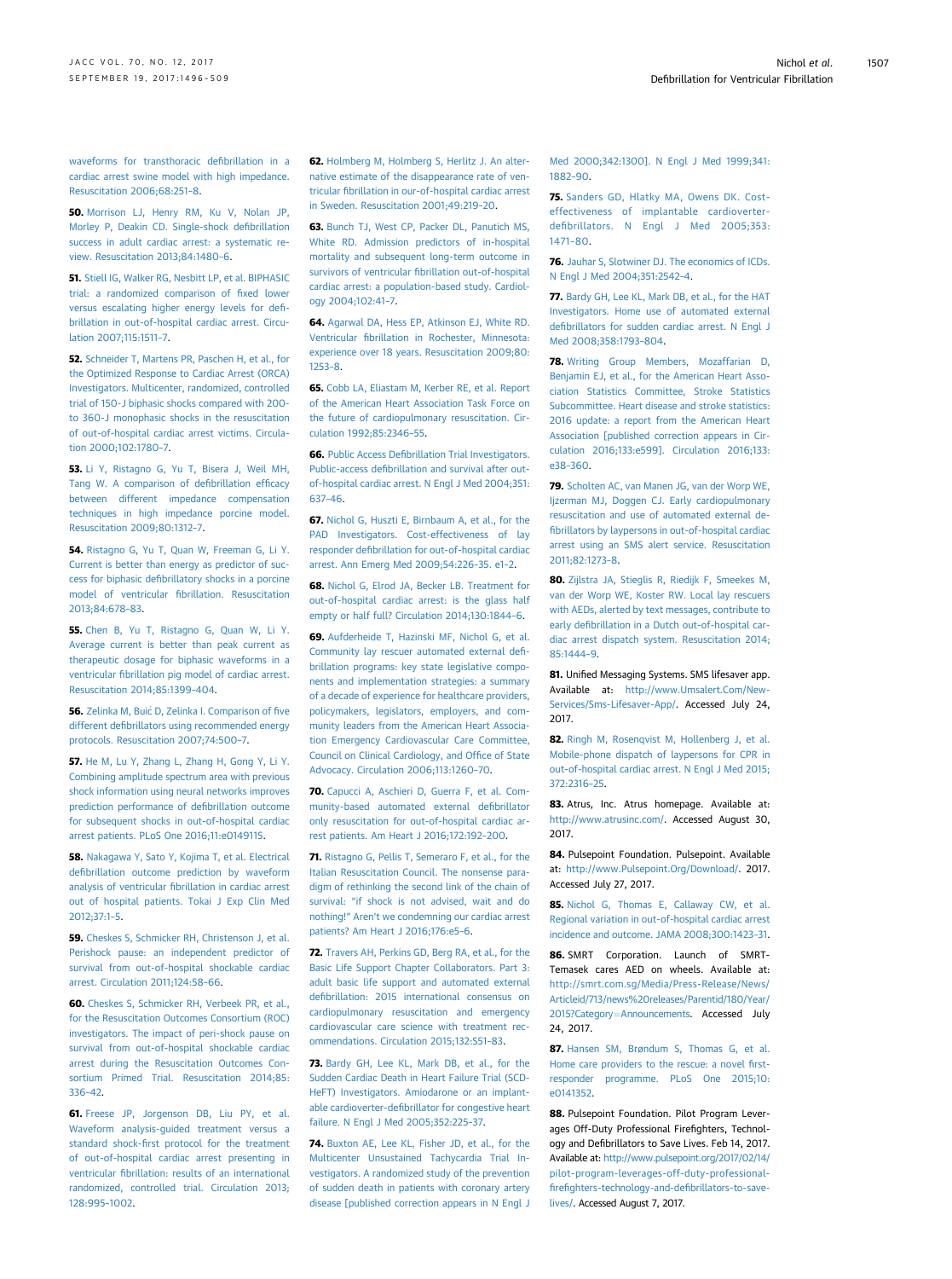<span id="page-12-0"></span>89. [Brooks SC, Simmons G, Worthington H,](http://refhub.elsevier.com/S0735-1097(17)39140-4/sref89) [Bobrow BJ, Morrison LJ. The Pulsepoint Respond](http://refhub.elsevier.com/S0735-1097(17)39140-4/sref89) [mobile device application to crowdsource basic](http://refhub.elsevier.com/S0735-1097(17)39140-4/sref89) [life support for patients with out-of-hospital car](http://refhub.elsevier.com/S0735-1097(17)39140-4/sref89)[diac arrest: challenges for optimal implementa](http://refhub.elsevier.com/S0735-1097(17)39140-4/sref89)[tion. Resuscitation 2016;98:20](http://refhub.elsevier.com/S0735-1097(17)39140-4/sref89)–6.

90. What3words. 2017. Available at: [http://What3](http://What3words.Com/) [words.Com/.](http://What3words.Com/) Accessed July 27, 2017.

91. [Rajan S, Wissenberg M, Folke F, et al. Associ](http://refhub.elsevier.com/S0735-1097(17)39140-4/sref91)[ation of bystander cardiopulmonary resuscitation](http://refhub.elsevier.com/S0735-1097(17)39140-4/sref91) [and survival according to ambulance response](http://refhub.elsevier.com/S0735-1097(17)39140-4/sref91) [times after out-of-hospital cardiac arrest. Circu](http://refhub.elsevier.com/S0735-1097(17)39140-4/sref91)[lation 2016;134:2095](http://refhub.elsevier.com/S0735-1097(17)39140-4/sref91)–104.

92. O'[Keeffe C, Nicholl J, Turner J, et al. Role of](http://refhub.elsevier.com/S0735-1097(17)39140-4/sref92) [ambulance response times in the survival of pa](http://refhub.elsevier.com/S0735-1097(17)39140-4/sref92)[tients with out-of-hospital cardiac arrest. Emerg](http://refhub.elsevier.com/S0735-1097(17)39140-4/sref92) [Med J 2011;28:703](http://refhub.elsevier.com/S0735-1097(17)39140-4/sref92)–6.

93. [Valenzuela TD, Roe DJ, Cretin S, Spaite DW,](http://refhub.elsevier.com/S0735-1097(17)39140-4/sref93) [Larsen MP. Estimating effectiveness of cardiac](http://refhub.elsevier.com/S0735-1097(17)39140-4/sref93) [arrest interventions: a logistic regression survival](http://refhub.elsevier.com/S0735-1097(17)39140-4/sref93) [model. Circulation 1997;96:3308](http://refhub.elsevier.com/S0735-1097(17)39140-4/sref93)–13.

94. [Boutilier JJ, Brooks SC, Janmohamed A, et al.,](http://refhub.elsevier.com/S0735-1097(17)39140-4/sref94) [for the Rescu Epistry Investigators. Optimizing a](http://refhub.elsevier.com/S0735-1097(17)39140-4/sref94) [drone network to deliver automated external de](http://refhub.elsevier.com/S0735-1097(17)39140-4/sref94)fi[brillators. Circulation 2017;25:2454](http://refhub.elsevier.com/S0735-1097(17)39140-4/sref94)–65.

95. [Claesson A, Bäckman A, Ringh M, et al. Time to](http://refhub.elsevier.com/S0735-1097(17)39140-4/sref95) [delivery of an automated external de](http://refhub.elsevier.com/S0735-1097(17)39140-4/sref95)fibrillator [using a drone for simulated out-of-hospital car](http://refhub.elsevier.com/S0735-1097(17)39140-4/sref95)[diac arrests vs emergency medical services. JAMA](http://refhub.elsevier.com/S0735-1097(17)39140-4/sref95) [2017;317:2332](http://refhub.elsevier.com/S0735-1097(17)39140-4/sref95)–4.

96. [Slovis CM, Wrenn KD. The technique of](http://refhub.elsevier.com/S0735-1097(17)39140-4/sref96) reversing ventricular fi[brillation: improve the odds](http://refhub.elsevier.com/S0735-1097(17)39140-4/sref96) of success with this fi[ve-phase approach. J Crit Illn](http://refhub.elsevier.com/S0735-1097(17)39140-4/sref96) [1994;9:873](http://refhub.elsevier.com/S0735-1097(17)39140-4/sref96)–89.

97. [Chang MS, Inoue H, Kallok MJ, Zipes DP.](http://refhub.elsevier.com/S0735-1097(17)39140-4/sref97) [Double and triple sequential shocks reduce ven](http://refhub.elsevier.com/S0735-1097(17)39140-4/sref97)tricular defi[brillation threshold in dogs with and](http://refhub.elsevier.com/S0735-1097(17)39140-4/sref97) [without myocardial infarction. J Am Coll Cardiol](http://refhub.elsevier.com/S0735-1097(17)39140-4/sref97) [1986;8:1393](http://refhub.elsevier.com/S0735-1097(17)39140-4/sref97)–405.

98. [Hoch DH, Batsford WP, Greenberg SM, et al.](http://refhub.elsevier.com/S0735-1097(17)39140-4/sref98) [Double sequential external shocks for refractory](http://refhub.elsevier.com/S0735-1097(17)39140-4/sref98) ventricular fi[brillation. J Am Coll Cardiol 1994;23:](http://refhub.elsevier.com/S0735-1097(17)39140-4/sref98) [1141](http://refhub.elsevier.com/S0735-1097(17)39140-4/sref98)–5.

99. [Cortez E, Krebs W, Davis J, Keseg DP,](http://refhub.elsevier.com/S0735-1097(17)39140-4/sref99) [Panchal AR. Use of double sequential external](http://refhub.elsevier.com/S0735-1097(17)39140-4/sref99) defi[brillation for refractory ventricular](http://refhub.elsevier.com/S0735-1097(17)39140-4/sref99) fibrillation [during out-of-hospital cardiac arrest. Resuscita](http://refhub.elsevier.com/S0735-1097(17)39140-4/sref99)[tion 2016;108:82](http://refhub.elsevier.com/S0735-1097(17)39140-4/sref99)–6.

100. [Ross EM, Redman TT, Harper SA, Mapp JG,](http://refhub.elsevier.com/S0735-1097(17)39140-4/sref100) [Wampler DA, Miramontes DA. Dual de](http://refhub.elsevier.com/S0735-1097(17)39140-4/sref100)fibrillation in [out-of-hospital cardiac arrest: a retrospective](http://refhub.elsevier.com/S0735-1097(17)39140-4/sref100) [cohort analysis. Resuscitation 2016;106:14](http://refhub.elsevier.com/S0735-1097(17)39140-4/sref100)–7.

101. [Johnston M, Cheskes S, Ross G, Verbeek PR.](http://refhub.elsevier.com/S0735-1097(17)39140-4/sref101) [Double sequential external de](http://refhub.elsevier.com/S0735-1097(17)39140-4/sref101)fibrillation and sur[vival from out-of-hospital cardiac arrest: a case](http://refhub.elsevier.com/S0735-1097(17)39140-4/sref101) [report. Prehosp Emerg Care 2016;20:662](http://refhub.elsevier.com/S0735-1097(17)39140-4/sref101)–6.

102. [Nichol G, Cobb LA, Yin L, et al. Briefer acti](http://refhub.elsevier.com/S0735-1097(17)39140-4/sref102)[vation time is associated with better outcomes](http://refhub.elsevier.com/S0735-1097(17)39140-4/sref102) [after out-of-hospital cardiac arrest. Resuscitation](http://refhub.elsevier.com/S0735-1097(17)39140-4/sref102) [2016;107:139](http://refhub.elsevier.com/S0735-1097(17)39140-4/sref102)–44.

103. [Sladjana A, Gordana P, Ana S. Emergency](http://refhub.elsevier.com/S0735-1097(17)39140-4/sref103) [response time after out-of-hospital cardiac arrest.](http://refhub.elsevier.com/S0735-1097(17)39140-4/sref103) [Eur J Intern Med 2011;22:386](http://refhub.elsevier.com/S0735-1097(17)39140-4/sref103)–93.

104. [Do HQ, Nielsen SL, Rasmussen LS. Response](http://refhub.elsevier.com/S0735-1097(17)39140-4/sref104) [interval is important for survival until admission](http://refhub.elsevier.com/S0735-1097(17)39140-4/sref104)

[after prehospital cardiac arrest. Dan Med Bull](http://refhub.elsevier.com/S0735-1097(17)39140-4/sref104) [2010;57:A4203.](http://refhub.elsevier.com/S0735-1097(17)39140-4/sref104)

105. [Stiell IG, Brown SP, Nichol G, et al., Resusci](http://refhub.elsevier.com/S0735-1097(17)39140-4/sref105)[tation Outcomes Consortium Investigators. What](http://refhub.elsevier.com/S0735-1097(17)39140-4/sref105) [is the optimal chest compression depth during](http://refhub.elsevier.com/S0735-1097(17)39140-4/sref105) [out-of-hospital cardiac arrest resuscitation of](http://refhub.elsevier.com/S0735-1097(17)39140-4/sref105) [adult patients? Circulation 2014;130:1962](http://refhub.elsevier.com/S0735-1097(17)39140-4/sref105)–70.

106. [Idris AH, Guffey D, Pepe PE, et al., for the](http://refhub.elsevier.com/S0735-1097(17)39140-4/sref106) [Resuscitation Outcomes Consortium Investigators.](http://refhub.elsevier.com/S0735-1097(17)39140-4/sref106) [Chest compression rates and survival following](http://refhub.elsevier.com/S0735-1097(17)39140-4/sref106) [out-of-hospital cardiac arrest. Crit Care Med 2015;](http://refhub.elsevier.com/S0735-1097(17)39140-4/sref106) [43:840](http://refhub.elsevier.com/S0735-1097(17)39140-4/sref106)–8.

107. [Christenson J, Andrusiek D, Everson-](http://refhub.elsevier.com/S0735-1097(17)39140-4/sref107)[Stewart S, et al., for the Resuscitation Outcomes](http://refhub.elsevier.com/S0735-1097(17)39140-4/sref107) [Consortium Investigators. Chest compression](http://refhub.elsevier.com/S0735-1097(17)39140-4/sref107) [fraction determines survival in patients with out](http://refhub.elsevier.com/S0735-1097(17)39140-4/sref107)[of-hospital ventricular](http://refhub.elsevier.com/S0735-1097(17)39140-4/sref107) fibrillation. Circulation [2009;120:1241](http://refhub.elsevier.com/S0735-1097(17)39140-4/sref107)–7.

108. [Hypothermia After Cardiac Arrest Study](http://refhub.elsevier.com/S0735-1097(17)39140-4/sref108) [Group. Mild therapeutic hypothermia to improve](http://refhub.elsevier.com/S0735-1097(17)39140-4/sref108) [the neurologic outcome after cardiac arrest.](http://refhub.elsevier.com/S0735-1097(17)39140-4/sref108) [N Engl J Med 2002;346:549](http://refhub.elsevier.com/S0735-1097(17)39140-4/sref108)–56.

109. [Bernard SA, Gray TW, Buist MD, et al.](http://refhub.elsevier.com/S0735-1097(17)39140-4/sref109) [Treatment of comatose survivors of out-of](http://refhub.elsevier.com/S0735-1097(17)39140-4/sref109)[hospital cardiac arrest with induced hypothermia.](http://refhub.elsevier.com/S0735-1097(17)39140-4/sref109) [N Engl J Med 2002;346:557](http://refhub.elsevier.com/S0735-1097(17)39140-4/sref109)–63.

110. [Nielsen N, Wetterslev J, Cronberg T, et al., for](http://refhub.elsevier.com/S0735-1097(17)39140-4/sref110) [the TTM Trial Investigators. Targeted temperature](http://refhub.elsevier.com/S0735-1097(17)39140-4/sref110) [management at 33](http://refhub.elsevier.com/S0735-1097(17)39140-4/sref110)°[C versus 36](http://refhub.elsevier.com/S0735-1097(17)39140-4/sref110)°[C after cardiac](http://refhub.elsevier.com/S0735-1097(17)39140-4/sref110) [arrest. N Engl J Med 2013;369:2197](http://refhub.elsevier.com/S0735-1097(17)39140-4/sref110)–206.

111. [Callaway CW, Donnino MW, Fink EL, et al. Part](http://refhub.elsevier.com/S0735-1097(17)39140-4/sref111) [8: post-cardiac arrest care: 2015 American Heart](http://refhub.elsevier.com/S0735-1097(17)39140-4/sref111) [Association guidelines update for cardiopulmonary](http://refhub.elsevier.com/S0735-1097(17)39140-4/sref111) [resuscitation and emergency cardiovascular care.](http://refhub.elsevier.com/S0735-1097(17)39140-4/sref111) [Circulation 2015;132:S465](http://refhub.elsevier.com/S0735-1097(17)39140-4/sref111)–82.

112. [Patterson T, Perkins GD, Joseph J, et al.](http://refhub.elsevier.com/S0735-1097(17)39140-4/sref112) [A Randomised tRial of Expedited transfer to a](http://refhub.elsevier.com/S0735-1097(17)39140-4/sref112) [cardiac arrest centre for non-ST elevation ven](http://refhub.elsevier.com/S0735-1097(17)39140-4/sref112)tricular fi[brillation out-of-hospital cardiac arrest:](http://refhub.elsevier.com/S0735-1097(17)39140-4/sref112) [the ARREST pilot randomised trial. Resuscitation](http://refhub.elsevier.com/S0735-1097(17)39140-4/sref112) [2017;115:185](http://refhub.elsevier.com/S0735-1097(17)39140-4/sref112)–91.

113. University of Minnesota Clinical and Translational Science Institute. ACCESS to the Cardiac Cath Lab in Patients Without STEMI Resuscitated From Out-of-hospital VT/VF Cardiac Arrest. Identifier: NCT03119571. Bethesda, MD: National Library of Medicine, 2017. Available at: [https://](https://clinicaltrials.gov/ct2/show/NCT03119571) [clinicaltrials.gov/ct2/show/NCT03119571](https://clinicaltrials.gov/ct2/show/NCT03119571). Accessed August 7, 2017.

114. Ben jij al donor? JaaofNee.nl. Available at: [https://www.Youtube.Com/Watch?V](https://www.Youtube.Com/Watch?V=_Tcbvietoii)=[\\_Tcbvietoii.](https://www.Youtube.Com/Watch?V=_Tcbvietoii) Accessed July 24, 2017.

115. [Harmon KG, Drezner JA. Cardiovascular](http://refhub.elsevier.com/S0735-1097(17)39140-4/sref115) [screening for young athletes. JAMA 2015;313:](http://refhub.elsevier.com/S0735-1097(17)39140-4/sref115) [1673](http://refhub.elsevier.com/S0735-1097(17)39140-4/sref115)–4.

116. [Maron BJ, Winkel BG, Tfelt-Hansen J. Car](http://refhub.elsevier.com/S0735-1097(17)39140-4/sref116)[diovascular screening for young athletes](http://refhub.elsevier.com/S0735-1097(17)39140-4/sref116)–reply. [JAMA 2015;313:1674](http://refhub.elsevier.com/S0735-1097(17)39140-4/sref116)–5.

117. [Drezner JA, Ackerman MJ, Anderson J, et al.](http://refhub.elsevier.com/S0735-1097(17)39140-4/sref117) [Electrocardiographic interpretation in athletes:](http://refhub.elsevier.com/S0735-1097(17)39140-4/sref117) the 'Seattle Criteria'[. Br J Sports Med 2013;47:](http://refhub.elsevier.com/S0735-1097(17)39140-4/sref117) [122](http://refhub.elsevier.com/S0735-1097(17)39140-4/sref117)–4.

118. [Maron BJ, Haas TS, Duncanson ER,](http://refhub.elsevier.com/S0735-1097(17)39140-4/sref118) [Garberich RF, Baker AM, Mackey-Bojack S. Com](http://refhub.elsevier.com/S0735-1097(17)39140-4/sref118)[parison of the frequency of sudden cardiovascular](http://refhub.elsevier.com/S0735-1097(17)39140-4/sref118) [deaths in young competitive athletes versus](http://refhub.elsevier.com/S0735-1097(17)39140-4/sref118)

[nonathletes: should we really screen only ath](http://refhub.elsevier.com/S0735-1097(17)39140-4/sref118)[letes? Am J Cardiol 2016;117:1339](http://refhub.elsevier.com/S0735-1097(17)39140-4/sref118)–41.

119. [Maron BJ, Friedman RA, Klig](http://refhub.elsevier.com/S0735-1097(17)39140-4/sref119)field P, et al., for [the American Heart Association Council on Clinical](http://refhub.elsevier.com/S0735-1097(17)39140-4/sref119) [Cardiology; Advocacy Coordinating Committee;](http://refhub.elsevier.com/S0735-1097(17)39140-4/sref119) [Council on Cardiovascular Disease in the Young;](http://refhub.elsevier.com/S0735-1097(17)39140-4/sref119) [Council on Cardiovascular Surgery and Anesthesia;](http://refhub.elsevier.com/S0735-1097(17)39140-4/sref119) [Council on Epidemiology and Prevention; Council](http://refhub.elsevier.com/S0735-1097(17)39140-4/sref119) [on Functional Genomics and Translational Biology;](http://refhub.elsevier.com/S0735-1097(17)39140-4/sref119) [Council on Quality of Care and Outcomes](http://refhub.elsevier.com/S0735-1097(17)39140-4/sref119) [Research; and American College of Cardiology.](http://refhub.elsevier.com/S0735-1097(17)39140-4/sref119) [Assessment of the 12-lead ECG as a screening test](http://refhub.elsevier.com/S0735-1097(17)39140-4/sref119) [for detection of cardiovascular disease in healthy](http://refhub.elsevier.com/S0735-1097(17)39140-4/sref119) [general populations of young people \(12-25 years](http://refhub.elsevier.com/S0735-1097(17)39140-4/sref119) of age): a scientifi[c statement from the American](http://refhub.elsevier.com/S0735-1097(17)39140-4/sref119) [Heart Association and the American College of](http://refhub.elsevier.com/S0735-1097(17)39140-4/sref119) [Cardiology. J Am Coll Cardiol 2014;64:1479](http://refhub.elsevier.com/S0735-1097(17)39140-4/sref119)–514.

120. [Viskin S. Antagonist: routine screening of all](http://refhub.elsevier.com/S0735-1097(17)39140-4/sref120) [athletes prior to participation in competitive](http://refhub.elsevier.com/S0735-1097(17)39140-4/sref120) [sports should be mandatory to prevent sudden](http://refhub.elsevier.com/S0735-1097(17)39140-4/sref120) [cardiac death. Heart Rhythm 2007;4:525](http://refhub.elsevier.com/S0735-1097(17)39140-4/sref120)–8.

121. [Corrado D, Basso C, Pavei A, Michieli P,](http://refhub.elsevier.com/S0735-1097(17)39140-4/sref121) [Schiavon M, Thiene G. Trends in sudden cardio](http://refhub.elsevier.com/S0735-1097(17)39140-4/sref121)[vascular death in young competitive athletes after](http://refhub.elsevier.com/S0735-1097(17)39140-4/sref121) [implementation of a preparticipation screening](http://refhub.elsevier.com/S0735-1097(17)39140-4/sref121) [program. JAMA 2006;296:1593](http://refhub.elsevier.com/S0735-1097(17)39140-4/sref121)–601.

122. [Maron BJ, Levine BD, Washington RL,](http://refhub.elsevier.com/S0735-1097(17)39140-4/sref122) [Baggish AL, Kovacs RJ, Maron MS. Eligibility and](http://refhub.elsevier.com/S0735-1097(17)39140-4/sref122) disqualifi[cation recommendations for competitive](http://refhub.elsevier.com/S0735-1097(17)39140-4/sref122) [athletes with cardiovascular abnormalities: task](http://refhub.elsevier.com/S0735-1097(17)39140-4/sref122) [force 2: preparticipation screening for cardiovas](http://refhub.elsevier.com/S0735-1097(17)39140-4/sref122)[cular disease in competitive athletes: a scienti](http://refhub.elsevier.com/S0735-1097(17)39140-4/sref122)fic [statement from the American Heart Association](http://refhub.elsevier.com/S0735-1097(17)39140-4/sref122) [and American College of Cardiology. J Am Coll](http://refhub.elsevier.com/S0735-1097(17)39140-4/sref122) [Cardiol 2015;66:2356](http://refhub.elsevier.com/S0735-1097(17)39140-4/sref122)–61.

123. [Corrado D, Pelliccia A, Bjørnstad HH, et al.](http://refhub.elsevier.com/S0735-1097(17)39140-4/sref123) [Cardiovascular pre-participation screening of](http://refhub.elsevier.com/S0735-1097(17)39140-4/sref123) [young competitive athletes for prevention of](http://refhub.elsevier.com/S0735-1097(17)39140-4/sref123) [sudden death: proposal for a common European](http://refhub.elsevier.com/S0735-1097(17)39140-4/sref123) [protocol. Consensus statement of the Study Group](http://refhub.elsevier.com/S0735-1097(17)39140-4/sref123) [of Sport Cardiology of the Working Group of Car](http://refhub.elsevier.com/S0735-1097(17)39140-4/sref123)[diac Rehabilitation and Exercise Physiology and](http://refhub.elsevier.com/S0735-1097(17)39140-4/sref123) [the Working Group of Myocardial and Pericardial](http://refhub.elsevier.com/S0735-1097(17)39140-4/sref123) [Diseases of the European Society of Cardiology.](http://refhub.elsevier.com/S0735-1097(17)39140-4/sref123) [Eur Heart J 2005;26:516](http://refhub.elsevier.com/S0735-1097(17)39140-4/sref123)–24.

124. Italian Ministry of Health. Decree of the Italian Ministry of Health, February 18, 1982. Norme per la tutela sanitaria dell'attività sportiva agonistica [Rules concerning the medical protection of athletic activity]. Gazzetta Ufficiale della Repubblica Italiana 1982;63.

125. [Engelfriet PM, van Gils PF, Smit HA. Pre](http://refhub.elsevier.com/S0735-1097(17)39140-4/sref125)[participatie screening om plotse dood te voor](http://refhub.elsevier.com/S0735-1097(17)39140-4/sref125)komen: "Italian design" [voor Nederlandse](http://refhub.elsevier.com/S0735-1097(17)39140-4/sref125) [sporters? Bilthoven: Rijksinstituut voor Volksge](http://refhub.elsevier.com/S0735-1097(17)39140-4/sref125)[zondheid en Milieu, 2009. Contract No.:](http://refhub.elsevier.com/S0735-1097(17)39140-4/sref125) [260264001/2009](http://refhub.elsevier.com/S0735-1097(17)39140-4/sref125).

126. UK National Screening Committee. The UK NSC recommendation on screening to prevent sudden cardiac death in 12 to 39 year olds. 2015. Available at: [https://legacyscreening.phe.org.uk/](https://legacyscreening.phe.org.uk/suddencardiacdeath) [suddencardiacdeath.](https://legacyscreening.phe.org.uk/suddencardiacdeath) Accessed July 24, 2017.

127. Cardiac Risk in the Young. Available at: [http://](http://www.C-R-Y.Org.Uk/) [www.C-R-Y.Org.Uk/](http://www.C-R-Y.Org.Uk/). Accessed July 24, 2017.

128. Screen Across America. 2013. Available at: <http://screenacrossamerica.Org/>. Accessed July 24, 2017.